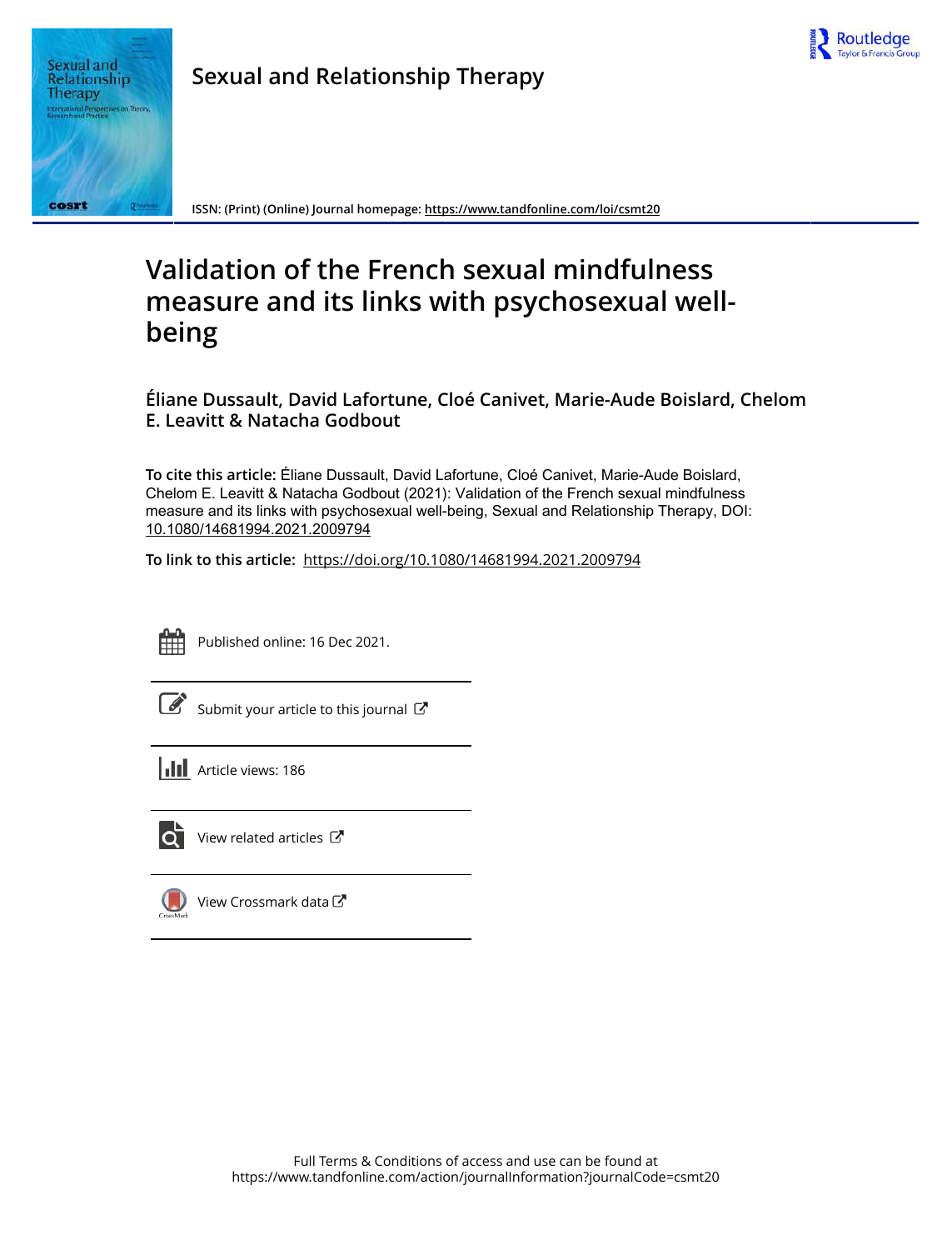

#### Check for updates

## **Validation of the French sexual mindfulness measure and its links with psychosexual well-being**

Éli[a](#page-1-0)ne Dussault<sup>a</sup> (D. David Lafortune<sup>a</sup> (D. Cloé Canivet<sup>a</sup> (D. Marie-Aude Boisl[a](#page-1-0)rd<sup>a</sup>**D**[,](http://orcid.org/0000-0003-3628-348X) Ch[elom](http://orcid.org/0000-0002-5230-4538) E. Leavitt<sup>[b](#page-1-1)</sup> **D** and Natacha Godbout<sup>a</sup> **D** 

<span id="page-1-1"></span><span id="page-1-0"></span><sup>a</sup>Department of Sexology, Université du Québec à Montréal, Québec, Canada; <sup>b</sup>School of Family Life, Brigham Young University, Provo, Utah, USA

#### **ABSTRACT**

<span id="page-1-7"></span>Limited instruments are available to assess sexual mindfulness (i.e., state of mindfulness during sexual interactions) and understand its links with psychosexual well-being. The aim of this study was to examine the reliability and validity of a French version of the Sexual Mindfulness Measure (SMM) (Leavitt et al., [2019\)](#page-15-0) and its relation to psychosexual outcomes (e.g., body image, sexual communication). A confirmatory factor analysis was conducted with a community sample of 541 adults (*M* age= 36.82, *SD*=11.78). The factorial structure of the original English version of the SMM was replicated, and satisfactory internal consistency was found, suggesting that the French SMM can be considered a valid measure to capture sexual mindfulness in research and clinical settings. Results showed significant linear regressions with expected psychosexual outcomes, which suggests that increased sexual mindfulness could improve psychosexual well-being.

**Lay summary**: This study presents the validation of a questionnaire measuring sexual mindfulness - the level of awareness and nonjudgment during sexual interactions. Findings support the validity of the questionnaire to measure sexual mindfulness in clinical and research settings; it also suggests that sexual mindfulness may predict sexual higher self-esteem and body image, and lower anxiety towards sexual communication.

#### ARTICLE HISTORY

Received 9 November 2021 Accepted 18 November  $2021$ 

#### **KEYWORDS**

<span id="page-1-8"></span>Sexual mindfulness; measure; French version; validation; psychosexual well-being

<span id="page-1-9"></span><span id="page-1-6"></span><span id="page-1-4"></span>Interest in research on mindfulness has grown exponentially since the early 2000s (Brown et al., [2015](#page-14-0)). Mindfulness may be conceptualized as a disposition, a state, or a practice (Stevenson et al., [2017](#page-16-0)). Dispositional mindfulness is defined as the awareness that emerges when one pays attention to the present moment, in an accepting and nonjudgmental stance (Kabat-Zinn, [2003\)](#page-14-1). A higher level of dispositional mindfulness has been associated with higher levels of relational (Barnes et al., [2007;](#page-13-0) Leavitt et al., [2019\)](#page-15-0) and sexual satisfaction (Godbout et al., [2020](#page-14-2)), and higher sexual functioning, through better acceptance and awareness of thoughts, as well as emotions and physical sensations (Adam et al., [2015](#page-13-1); Silverstein et al., [2011](#page-16-1)). Finally,

<span id="page-1-5"></span><span id="page-1-3"></span><span id="page-1-2"></span>CONTACT Éliane Dussault **۞** [dussault.eliane@courrier.uqam.ca](mailto:dussault.eliane@courrier.uqam.ca) **D** Department of Sexology, Université du Québec à Montréal, Québec, Canada.

<sup>© 2021</sup> College of Sexual and Relationship Therapists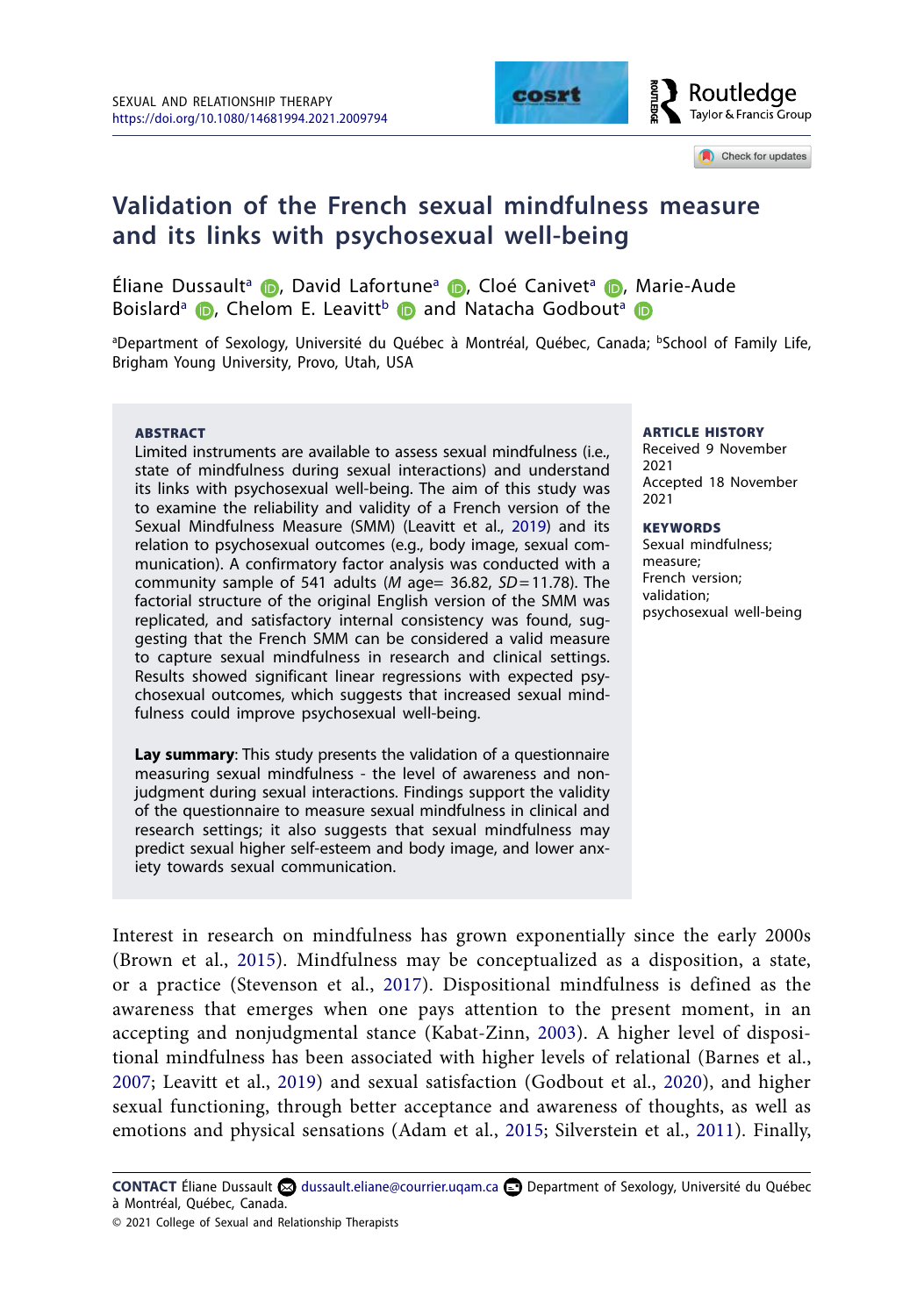<span id="page-2-12"></span><span id="page-2-9"></span><span id="page-2-6"></span><span id="page-2-1"></span>links were reported between heightened dispositional mindfulness and a more constructive response to relational stress and conflicts (Barnes et al., [2007;](#page-13-2) Laurent et al., [2013](#page-15-1)), which may render sex less enjoyable (Maxwell & Meltzer, [2020\)](#page-15-2) and less frequent (Tan, [2021](#page-16-2)). State mindfulness refers to the level of mindfulness present during a particular interaction in daily life (Brown & Ryan, [2003\)](#page-14-3). Recent literature indicates that state mindfulness may foster psychosexual well-being, including within partnered intimate and sexual activities, satisfaction during intimate and sexual experiences, and sexual functioning (e.g., Dussault et al., [2020;](#page-14-4) Leavitt et al., [2019;](#page-15-0) [2021;](#page-15-3) Quinn-Nilas, [2020](#page-15-4)). Kozlowski ([2013\)](#page-15-5) found that mindfulness in sexual contexts may foster calmer thoughts, awareness, non-judgement, increased empathy, and a higher tolerance for anxiety that may interfere with sexuality.

<span id="page-2-11"></span><span id="page-2-8"></span><span id="page-2-7"></span><span id="page-2-5"></span><span id="page-2-4"></span><span id="page-2-2"></span>Sexual mindfulness is defined as a subtype of state mindfulness occurring during partnered sexual activities (Leavitt et al., [2019](#page-15-0)). Being mindful during a meditation practice is quite different from being mindful during sex as it requires a much higher level of embodiment through the intensity of interoceptive sensations and perceptions, the ability to be present within oneself *and* in connection with a partner (Kleinplatz et al., [2018\)](#page-15-6). Therefore, sexual mindfulness might require a more skillful navigation of an individual's mindful abilities than in other aspects of their daily activities (Leavitt et al., [2019](#page-15-0), [2020b](#page-15-7)). However, sexual mindfulness has only been recently considered in research on psychosexual well-being; most of the research solely examined trait mindfulness in relation to psychosexual outcomes (e.g., Khaddouma et al., [2015](#page-15-8); Pepping et al., [2018](#page-15-9)). Yet, trait mindfulness may be necessary but not sufficient to remain mindful in sexual interactions (Leavitt et al., [2019\)](#page-15-0), which reinforces the need to examine sexual mindfulness. Specifically, examining interactions between sexual mindfulness and psychosexual well-being could prove useful to refine our understanding on mindfulness as well as helping individuals and couples in clinical settings.

#### <span id="page-2-10"></span><span id="page-2-3"></span>*The sexual mindfulness measure*

<span id="page-2-13"></span><span id="page-2-0"></span>Several measures exist to assess trait mindfulness (e.g., Baer et al., [2006;](#page-13-3) Brown & Ryan, [2003;](#page-14-3) Walach et al., [2006\)](#page-16-3). However, to our knowledge, only two measures, the Sexual Five-Facet Mindfulness Questionnaire (FFMQ-S; Adam et al., [2015](#page-13-1)) and the Sexual Mindfulness Measure (SMM, Leavitt et al., [2019](#page-15-0)), assess one's level of sexual mindfulness. The FFMQ-S was adapted from the FFMQ (Baer et al., [2006\)](#page-13-3) to measure female sexual functioning (e.g., "I think I should reach orgasm more quickly"; Adam et al., [2015](#page-13-1)). The FFMQ-S comprises 19 items based on the 5 dimensions of the FFMQ (observing, describing, acting with awareness, nonjudging, nonreactivity) and includes items that specifically mention intercourse and orgasm deemed to capture sexual functioning in women. The SMM was developed to measure the level of sexual mindfulness of individuals with any gender identity and sexual orientation, in the context of partnered sexuality, regardless of the sexual preferences and behaviors. The SMM was also adapted from the FFMQ, by translating the different items to sexual contexts. It offers a briefer measure (7 items) to evaluate an individual's level of sexual mindfulness through awareness and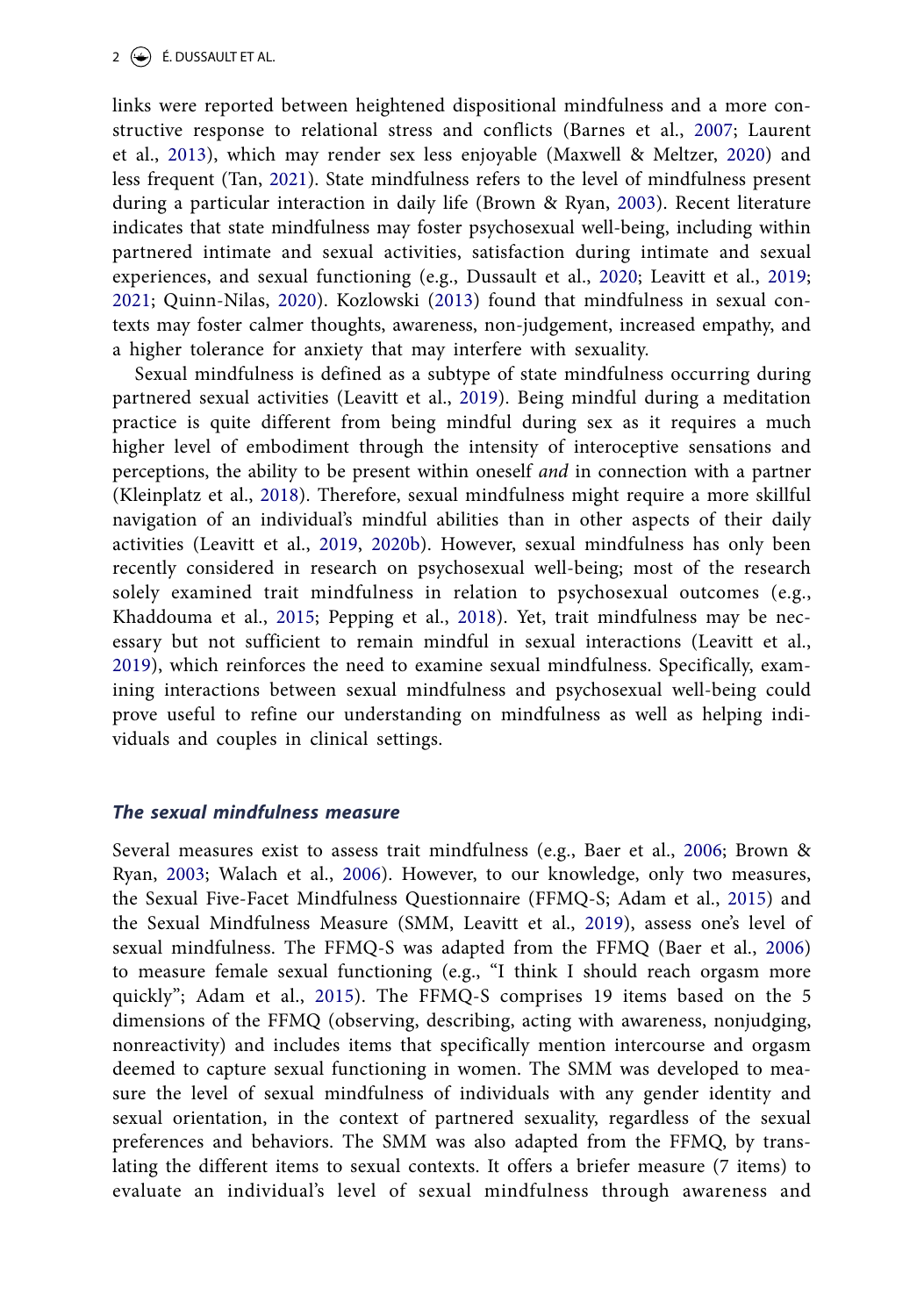<span id="page-3-2"></span><span id="page-3-0"></span>nonjudgement during sexual interactions (Leavitt et al., [2019](#page-15-0)). Using brief scales in research and clinical settings for rapid screening purposes is highly recommended, notably to maintain motivation when data collection involves multiple scales (Bőthe et al., [2020\)](#page-14-5). The original English version of the SMM has been validated in both adult and adolescent samples (Leavitt et al., [2019,](#page-15-0) [2020a](#page-15-10)). The English version of the SMM showed a two-factor solution and satisfactory internal consistency for both awareness (α .71-.82) and nonjudgement ( $α$  =.70-.76) subscales. Construct validity of the SMM was supported through positive correlations with sexual satisfaction, self-esteem, self-efficacy, and body esteem among adult and adolescent samples (Leavitt et al., [2019,](#page-15-0) [2020a](#page-15-10)). However, the reliability and validity of the French version has yet to be examined, as previous studies have only presented a validated version of the SMM in English, and in US-based samples (e.g., Leavitt et al., [2019;](#page-15-0) [2020a](#page-15-10), [2020b](#page-15-11)). Therefore, validated versions of the SMM in other languages and populations are required to assess the generalizability of the measure, and to encourage its applicability in non-English research and intervention contexts.

#### *Overview of mindfulness and psychosexual outcomes*

Research on sexual mindfulness, particularly in relation with other psychosexual outcomes, is relatively recent and burgeoning. Most of the research linking mindfulness to psychosexual outcomes has been done using measures of dispositional mindfulness, such as the Mindful Attention Awareness Scale (Brown & Ryan, [2003\)](#page-14-6) or the Five Facets Mindfulness Questionnaire (FFMQ; Baer et al., [2006](#page-13-4)). The validation of the FFMQ-S (Adam et al., [2015](#page-13-5)), which also assesses sexual mindfulness in the context of female sexual functioning, solely explored its correlation with sexual distress in a sample of women, and showed that a higher score on the S-FFMQ is associated with lower sexual distress. The original validation study of the SMM indicated that sexual mindfulness predicts self-esteem above and beyond mindfulness (Leavitt et al., [2019](#page-15-0)). Indeed, sexual self-esteem, defined as the confidence one feels in experiencing sexuality (Tan & Yarhouse, [2010](#page-16-4)), might be linked to sexual mindfulness by its processes of awareness and nonjudgment. Moreover, it appears likely that sexual mindfulness may be inversely associated with rumination, and in turn, harsh self-evaluations during partnered sex (Leavitt et al., [2020a\)](#page-15-10). However, the specific link between higher sexual mindfulness and higher sexual self-esteem must be reinvestigated within other samples (e.g., adult, French-speaking) for further validation.

<span id="page-3-4"></span><span id="page-3-3"></span><span id="page-3-1"></span>In another aspect, sexual anxiety often occurs with cognitive distractions, which weaken one's focus on intimate, erotic, and sexual stimuli, and might therefore be inversely associated with mindfulness (Newcombe & Weaver, [2016\)](#page-15-12). Furthermore, anxiety may be heightened in sexual contexts (e.g., on sexual desire; Déziel et al., [2018;](#page-14-7) Godbout et al., [2020\)](#page-14-8). The regulation of one's emotional and cognitive states plays an important role in the reduction of anxiety, therefore higher anxiety is linked to a lower level of dispositional mindfulness (Déziel et al., [2018\)](#page-14-9). Nonetheless, investigating potential anxiogenic sexual contexts, such as communication about sexuality with one's partner, appears relevant to examine to assess the validity of the French version of the SMM.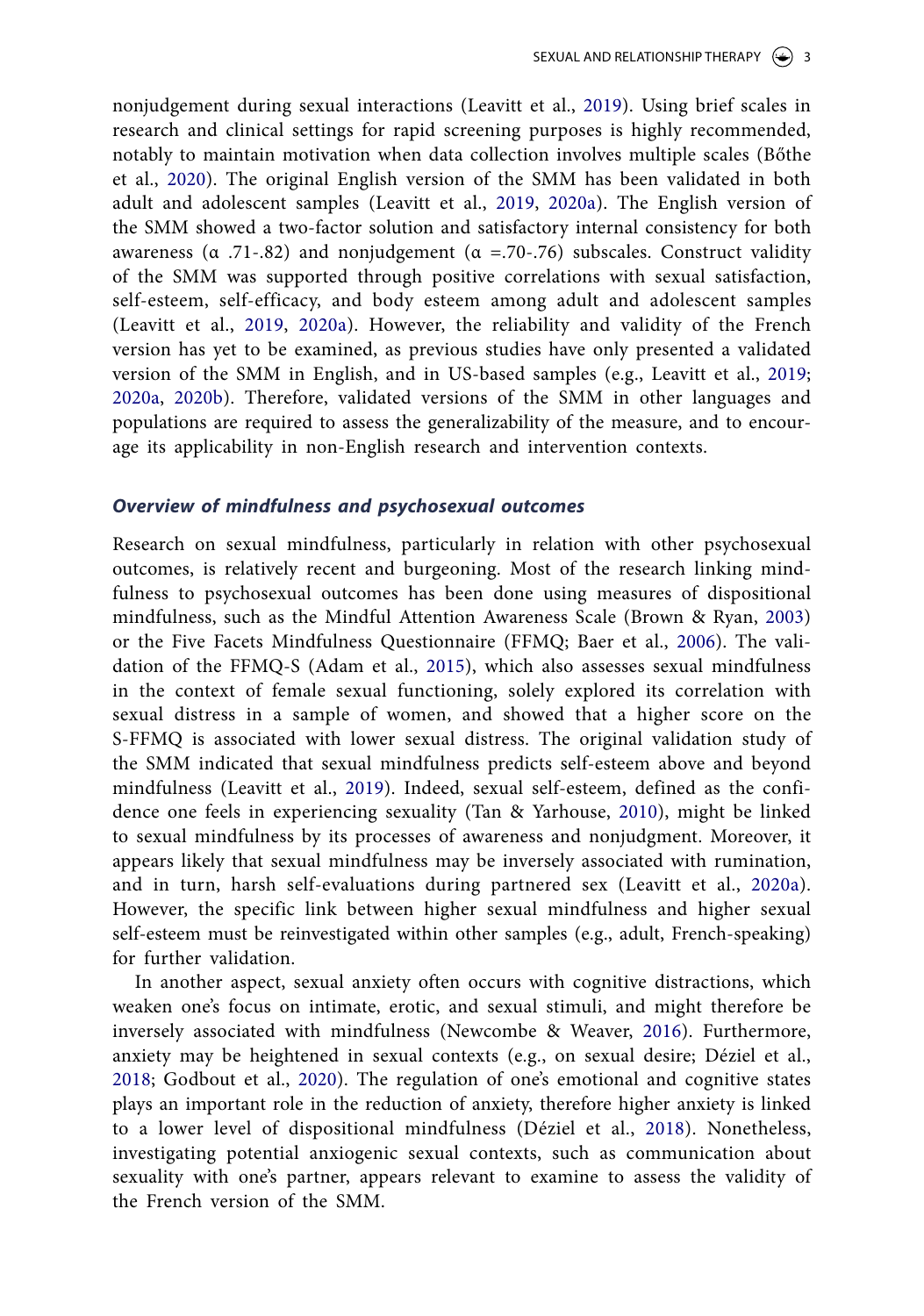#### 4  $\left(\frac{1}{2}\right)$  É. DUSSAULT ET AL.

<span id="page-4-3"></span><span id="page-4-2"></span>Finally, previous research found positive correlations between sexual mindfulness and body image in an adolescent sample (Leavitt et al., [2020a](#page-15-10)). While more research must explore the possible relation between sexual mindfulness and body image, this relation should be examined to appreciate the predictive validity of the French SMM among an adult sample. In fact, research on trait mindfulness and body image found a general positive relationship between both variables, for instance through a decrease to the drive for muscularity in men, and to body comparison in women (Dijkstra & Barelds, [2011;](#page-14-10) Lavender et al., [2012](#page-15-13)). In light of past research exploring dispositional mindfulness and its correlates, validating the French-SMM would allow to examine its validity and reliability in an adult French-speaking sample. Moreover, longitudinal studies would allow to establish predictors of sexual mindfulness (e.g., sexual self-esteem, sexual communication, body image), rather than correlates.

#### *Sociodemographic characteristics and sexual mindfulness*

<span id="page-4-7"></span><span id="page-4-6"></span><span id="page-4-4"></span><span id="page-4-1"></span>Gender-related patterns have been documented regarding mindfulness dispositions, with women reporting lower awareness to their physical sensations and more focus on their partners' pleasure compared to men (Chivers et al., [2010](#page-14-11); Sanchez et al., [2006\)](#page-15-14). Higher age was also found to be associated with lower sexual mindfulness, probably because of the apparition or increase of sexual problems with age (Waite et al., [2009\)](#page-16-5), and with higher sexual mindfulness since awareness of sexual interactions might increase with age (Leavitt et al., [2019;](#page-15-0) Splevins et al., [2009](#page-16-6)). Relationship status also needs to be examined within a validation study as it has been linked to higher or lower sexual mindfulness, probably because single individuals might not have the same opportunities as partnered individuals to practice sexual mindfulness, at least within relational contexts (Dussault et al, [2020](#page-14-4)). Finally, a study validating a measure of sexual mindfulness needs to examine its links with participants' income as lower income has been associated with more stress, which is in turn associated with lower dispositional mindfulness (Chiesa & Serretti, [2009](#page-14-12) ; Senn et al., [2014\)](#page-16-7). Such sociodemographic differences make appropriate the comparison between groups (e.g., men and women, single and partnered individuals) to assess whether variations are found on sexual mindfulness. Precisely, previous studies indicate that men, older adults, individuals in a relationship and with a higher income should score higher on sexual mindfulness.

#### <span id="page-4-5"></span><span id="page-4-0"></span>*Research aims and hypotheses*

This study aims to validate a French version of the SMM (Leavitt et al., [2019\)](#page-15-0) through its factor structure, internal consistency, and predictive validity, within a French-Canadian sample. We hypothesized that the confirmatory factor analysis would replicate the two-factor structure of the original measure  $(H_1)$  (Leavitt et al., [2019\)](#page-15-0) and that the SMM would demonstrate acceptable internal consistency  $(H<sub>2</sub>)$ . The study also aims to examine convergent validity though the links between the French SMM and three psychosexual outcomes (i.e., sexual self-esteem, sexual communication, and body image). We hypothesized that higher sexual SMM (i.e., higher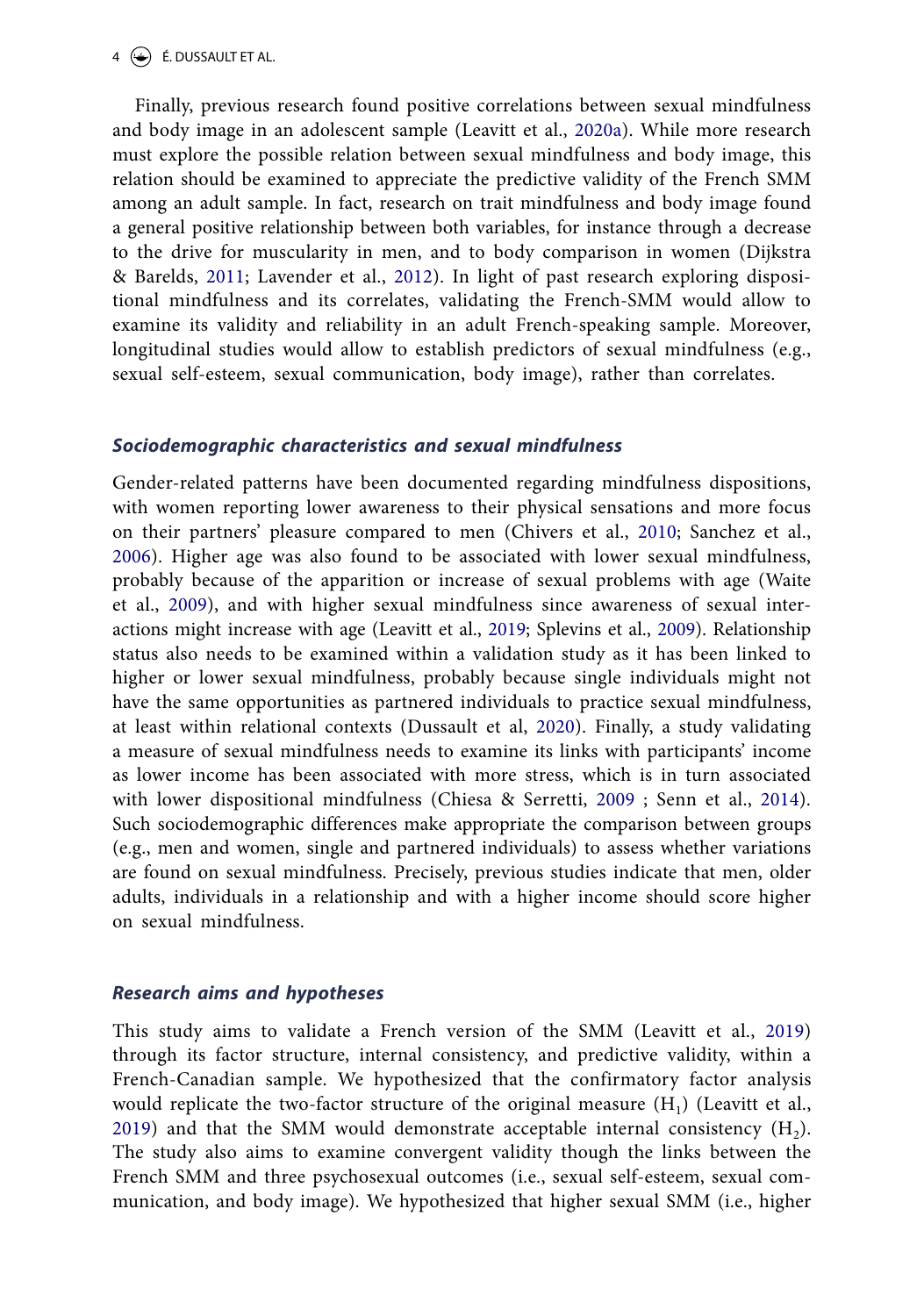sexual non-judgement and awareness) will positively predict sexual self-esteem, sexual communication, and positive body image  $(H_3)$ . Finally, we aimed to compare both factors of the SMM on sociodemographic variables (i.e., gender, age, relationship status, and personal income). Based on previous research, we hypothesized that men, older adults, individuals with a higher personal income and in a relationship would present higher scores on SMM  $(H_4)$ .

#### **Method**

## *Participants*

Initially, 652 individuals participated in the study. After eliminating missing data and incomplete responses (e.g., participants who had not completed the SMM scale) the final sample included 541 participants at Time 1 (baseline), representing an attrition of 17%. They were aged from  $18 - 69$  years,  $(M \text{ age} = 36.21, SD = 11.63)$ . The sample identified as women (60.2%), men (35.2%) and nonbinary (4.7%). Most participants were Canadians (84.8%) and were currently employed (59.5%) or studying (23.8%). Almost half of the sample (50.6%) reported being in a relationship, 31.6% were single, and 12.4% were married. Among participants, 70.8% self-identified as heterosexual, 8.9% as bisexual, 9.8% as homosexual, 5.4% pansexual, and 0.7% as asexual. While there are multiple recommendations regarding appropriate sample size for factor analysis (e.g., minimum of 10 participants per item; Boateng et al., [2018\)](#page-14-13), larger samples provide more stable factor loadings (MacCallum et al., [1999\)](#page-15-15) and 500 or more observations is considered a good sample size to conduct factor analyses (Boateng et al., [2018\)](#page-14-13). Among the 541 participants, 305 completed the questionnaires at Time 2. Results of group comparison indicated that participants  $(n = 305)$  who completed the targeted questionnaires at Time 2 did not significantly differ from the Time 1 sample on sociodemographic characteristics.

## <span id="page-5-2"></span><span id="page-5-0"></span>*Procedure*

<span id="page-5-1"></span>This study was part of a larger longitudinal research project examining sexual anxiety in a community sample (Lafortune et al., [2021\)](#page-15-16). Participants were recruited through social media (*Facebook, Instagram*) and invited to complete an online questionnaire hosted on the platform Qualtrics. To participate, individuals had to be at least 18 years of age and have a sufficient knowledge of French to complete the survey (20 to 40 minutes to complete). Email addresses were collected and stored on a password protected excel sheet, from participants who consented to be contacted to complete the survey a second time. Two months after Time 1, these participants were invited to complete the survey again by a private email containing a customized link to the questionnaire hosted on Qualtrics. Participants could subscribe to a prize draw following their participation; participants who completed the Time 2 survey doubled their chances for the prize draw (their numbers were entered twice). The study was approved by the Institutional Ethics Review Board of the Université du Québec à Montréal.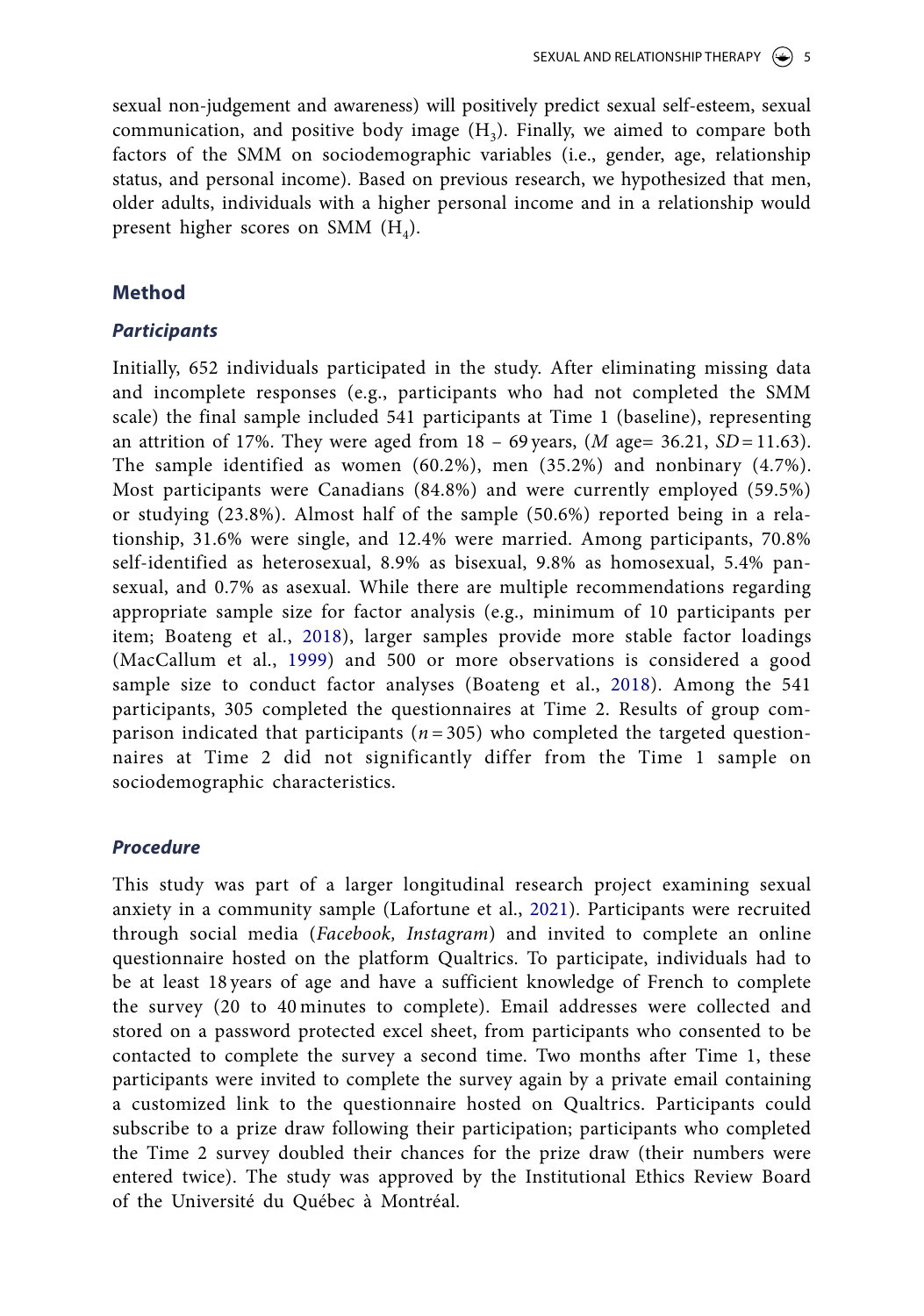#### *Instruments*

A sociodemographic questionnaire was used to gather information on participants' characteristics (e.g., age, gender, sexual orientation, relationship status).

#### *Sexual mindfulness measure*

The SMM (Leavitt et al., [2019\)](#page-15-0) is a 7-item self-report questionnaire that comprises two subscales: awareness of one's sexual experience (4 items, e.g., "I pay attention to sexual sensations") and non-judgement of sexual experience (3 items, e.g., "During sex, I sometimes get distracted by evaluating myself or my partner"; reverse item). Participants respond on a 5-point scale ranging from 1 (*never or rarely true) to 5 (very often or always true)*, where higher scores represent higher levels of sexual mindfulness. The SMM has showed satisfactory internal consistency in previous studies, with Cronbach's alphas ranging from .70 to .78 (Leavitt et al., [2019](#page-15-0)).

<span id="page-6-2"></span>The translation methodology was inspired from Vallerand's model of back translation regularly used for translating from the English language to a French version (Vallerand, [1989\)](#page-16-8). First, two bilingual translators, who spoke French as their first language, independently translated the SMM. Then, one independent translator and native English speaker – with no access to the original items – back-translated the French items into English. The two versions of the questionnaire were then compared to ensure their optimal similarity. The SMM was completed at Time 1 (baseline) of the study by the participants. The final French SMM is available in Appendix A.

#### *Validation questionnaires*

<span id="page-6-0"></span>*Sexual self-esteem*. The five-item self-esteem subscale from the French Multidimensional Sexuality Questionnaire (Brassard et al., [2015](#page-14-14)) was used to measure sexual selfesteem at Time 1 and Time 2 (5 items, e.g., "I am confident about myself as a sexual partner). Participants rated the items on a Likert scale ranging from 1 (*not at all characteristic of me*) to 5 (*very characteristic of me*). The measure showed satisfactory internal consistency in previous samples (e.g.,  $\alpha = .87$ ; Snell et al., [1993](#page-16-9)), and showed satisfactory to acceptable internal consistency in the present sample (α  $= .93$  Time 1; α = .92 Time 2).

<span id="page-6-1"></span>*Sexual communication*. Sexual communication was measured at Times 1 and 2 of the study, using the sexual communication subscale of the validated French version of the Sexual Anxiety Scale – Brief Form (SAS-BF; Lafortune et al., [2021](#page-15-16)). It includes four items measuring participants' ease with sexual communication, on an 11-point Likert scale ranging from 0 (*extremely pleasurable*) to 100 (*extremely discomforting*) (e.g., "Discussing sexual fantasies with my partner"). A sum of the items is computed; a higher score represents higher anxiety regarding sexual communication. The internal consistency was good in current study ( $\alpha = .87$ ;  $\alpha = .89$  Time 2).

*Body image states scale (BISS; Cash et al*., 2002). The French version of the BISS was included at Time 2 of the study to assess body image. The BISS consists of six items measuring how participants feel about their bodies (e.g., weight, attractiveness) in the present moment, on a 9-point Likert scale ranging from 1 (*extremely dissatisfied*)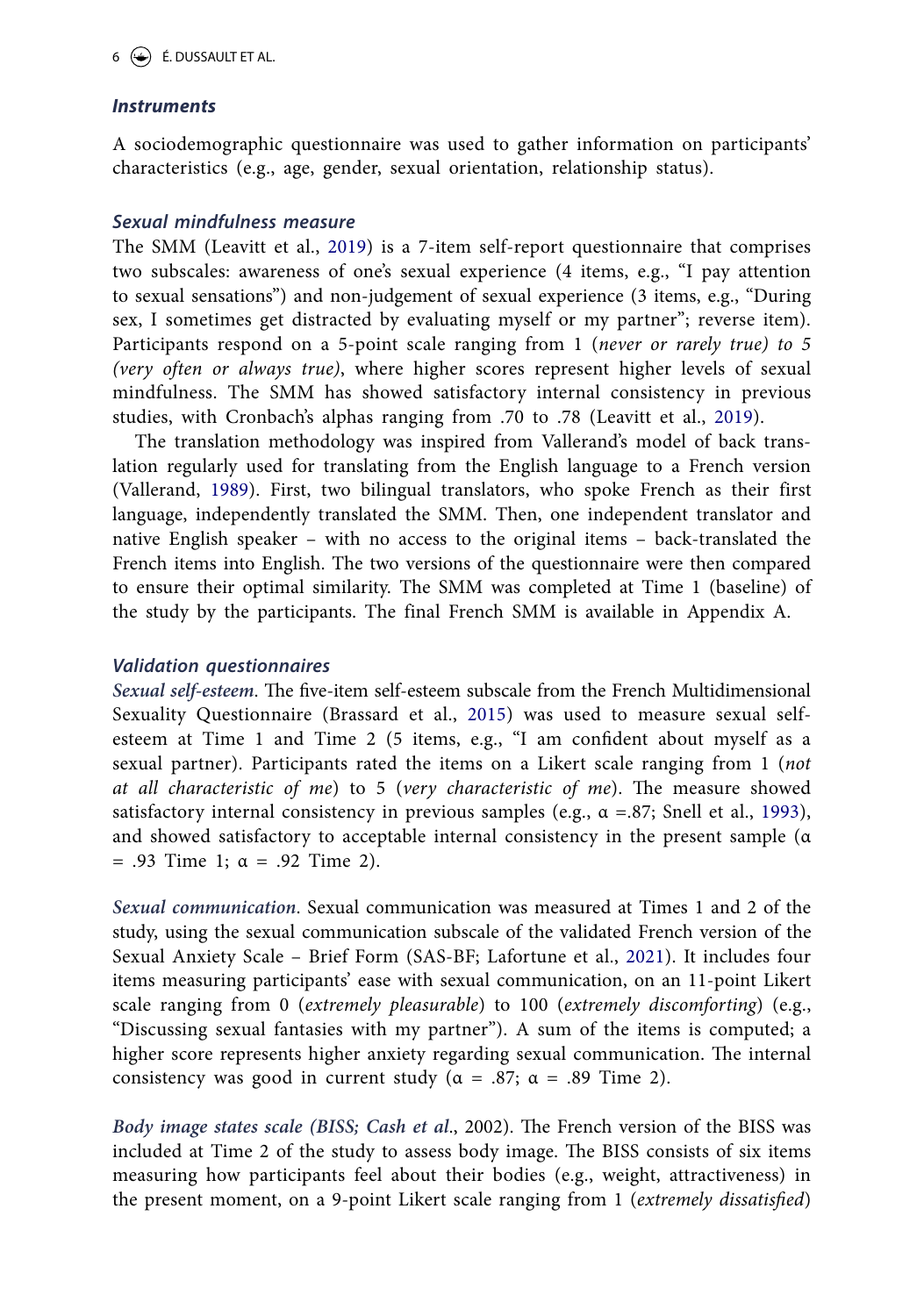to 9 (*extremely satisfied*). Alphas ranged from .62 to .90 in the original sample, and was acceptable in the current sample ( $\alpha = .87$ ).

#### *Statistical analyses*

<span id="page-7-8"></span><span id="page-7-7"></span><span id="page-7-5"></span><span id="page-7-4"></span><span id="page-7-2"></span>Internal consistency for both awareness and non-judgement factors were tested by calculating Cronbach's alphas ( $\alpha \geq .70$  for acceptable,  $\geq .80$  for good,  $\geq .90$  for excellent; Nunnally, [1978](#page-15-17)). A confirmatory Factor Analysis (CFA) was performed using Mplus v7.3 (Muthén & Muthén, [2015\)](#page-15-18), to examine the factorial structure of the French SMM. The CFA model was assessed using several goodness-of-fit indices (Boateng et al., [2018;](#page-14-13) Hu & Bentler, [1999](#page-14-15)): (1) Root-Mean-Square Error of Approximation (RMSEA), which assesses the model fit ( $\leq$  .06 for good,  $\leq$  .08 for acceptable; Caron, [2019](#page-14-16)) with its 90% confidence intervals; (2) Comparative Fit Index (CFI) to compare the model estimated to a null model (satisfactory values are  $\geq$  .90; Kline, [2005\)](#page-15-19); and (3) Tucker–Lewis Index (TLI) to appreciate the fit of the model relative to the null model (optimal values above .95; Bentler & Bonett, [1980\)](#page-13-6). Factor loadings and correlations between items were also examined according to established standards for CFA model assessment (Boateng et al., [2018\)](#page-14-13). According to a review by Boateng et al. ([2018\)](#page-14-17), factor loadings under .40 are considered inadequate as they contribute to < 10% of the variation. Furthermore, correlations above .70 between items of different subscales (i.e., awareness and non-judgement) could indicate multicollinearity issues (Bőthe et al., [2020](#page-14-18)). Items were treated as continuous indicators and the default maximum likelihood estimator was applied for missing data (Muthén & Muthén, [2015\)](#page-15-20).

<span id="page-7-6"></span><span id="page-7-0"></span>Multiple-group analysis (Muthén & Asparouhov, [2013](#page-15-21)) was conducted on the resulting CFA model to establish model invariance in men and women. The configural model was assessed simultaneously for both women and men, allowing all paths to be estimated freely to ensure that it is a well-fitting model across genders. This configural model also provides a comparison base to examine a more restrictive (constrained) model of gender invariance. We then tested a constrained model (Metric Invariance Model) where all paths (loadings) were constrained to be equal across genders and compared models using the chi-square difference test (Satorra–Bentler scaled chi-square; Satorra & Bentler, [2001\)](#page-16-10). A non-significant chi-square difference  $(\Delta \chi^2)$ , and satisfactory fit indices (i.e., adding constraints of equality across gender does not worsen the fit) indicates gender invariance (Chen, [2007;](#page-14-19) Putnick & Bornstein, [2016\)](#page-15-22).

<span id="page-7-10"></span><span id="page-7-9"></span><span id="page-7-3"></span><span id="page-7-1"></span>To test the predictive validity of the French SMM, descriptive and inferential data analyses were performed on SPSS v27. Multiple regressions were performed to predict 1) sexual self-esteem (T2) from sexual awareness and non-judgement, controlling for sexual self-esteem at T1, 2) sexual communication (T2) from sexual awareness and non-judgement, controlling for sexual communication at T1, and 3) body image (T2) from sexual awareness and non-judgement (T1). Finally, sociodemographic differences in SMM levels were tested using independent samples *t*-tests, ANOVA with polynomial contrasts, and correlations. Magnitude of effect sizes for *t*-tests (Cohen's *d*: small, from .20; medium from .50; and large from .80; Cohen, [1988\)](#page-14-20) and correlations with convergent and divergent constructs (*r*: small, from .10; medium from .30; and large from .50) were reported.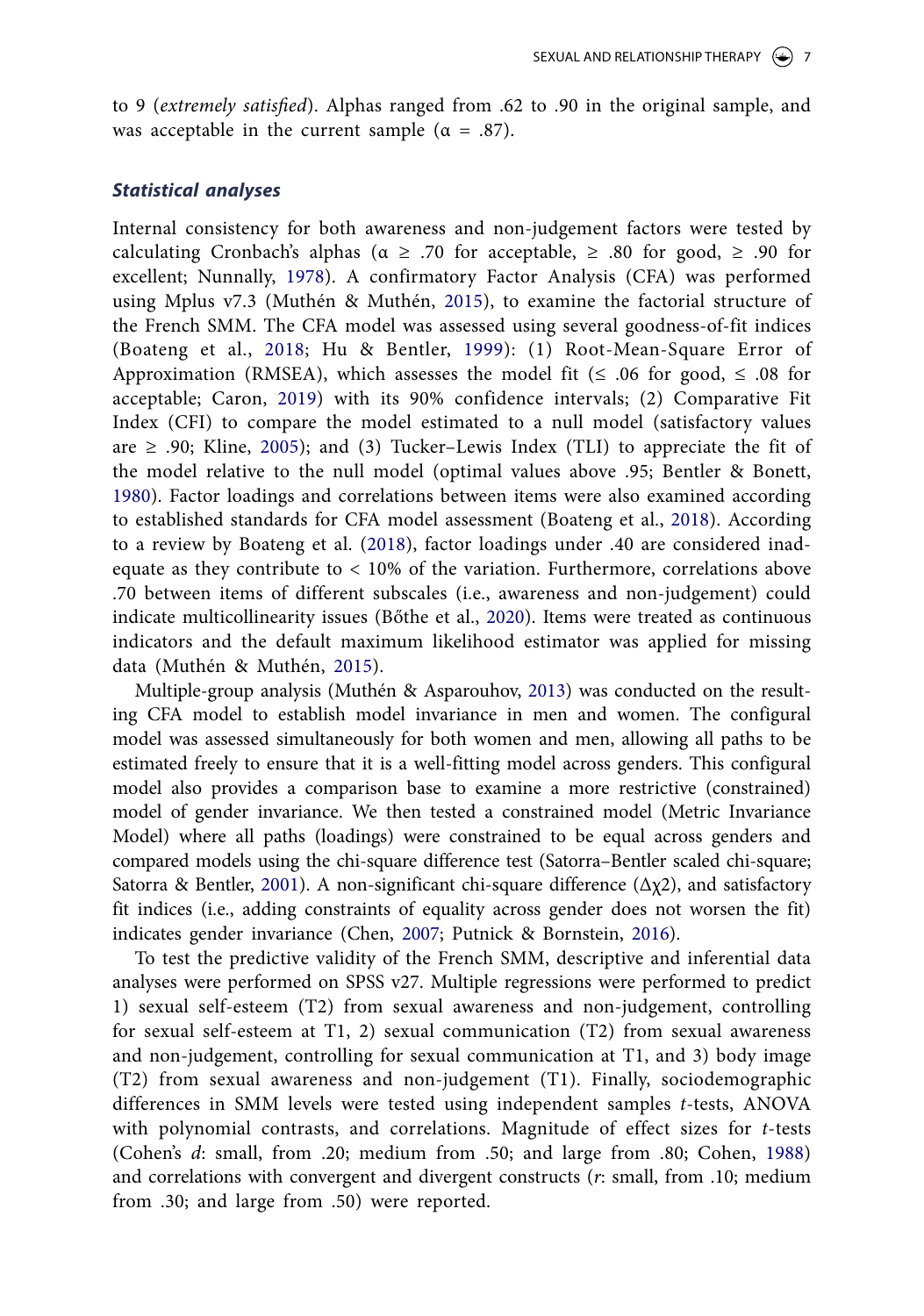#### **Results**

#### *Validation of the french version of the SMM*

The French-SMM displayed satisfactory internal consistency on both the awareness  $(α = .80)$  and non-judgement  $(α = .70)$  subscales in the present sample.

#### *Factorial structure of the french SMM*

The CFA of the French-SMM successfully replicated the two-factor (*awareness* and *non-judgement*) structure of the original SMM scale (Leavitt et al., [2019\)](#page-15-0) with satisfactory fit indices:  $\chi^2$  (13) = 52.12; RMSEA = .075 (90% CI .054 – .096); CFI = .965 and TLI = .943. All seven items displayed adequate factor loadings (> .40) on their respective factors (see [Figure 1\)](#page-9-0), with items one through four loading on the *awareness* factor and items five through seven on the *non-judgement* factor, replicating the results of the original version of the SMM. No multicollinearity issues (*r* >. 70) were identified between items. Results revealed two distinct factors, with a relatively low correlation between the awareness and non-judgement subscales (*r* = .184).

Results of multiple-group analysis revealed a well-fitting multigender configural model  $(\chi^2$  (26) = 65.86; RMSEA = .084 (90% CI (.059, .110); CFI = .957 and TLI = .931), suggesting a general equivalence of the model specifications across men and women. The model was then retested constraining all paths to be equal across men and women. Results showed that the constrained model also fit the data well  $(\chi^2 (31) = 67.76$ ; RMSEA = .074 (90%CI (.505-.098); CFI = .961 and TLI = .947), without significant differences between the configural and constrained models based on chi-square values ( $\Delta \chi^2$  1.897,  $p = .863$ ), which indicates gender invariance.

#### *Predictive validity*

Regression coefficients and standard errors can be found in [Table 1](#page-10-0). Results showed that sexual awareness measured at T1 significantly predicted sexual self-esteem (Time 2), even while controlling for sexual self-esteem at T1. Similarly, sexual awareness measured at T1 significantly predicted sexual communication 2 months later (Time 2), when controlling for sexual communication at T1. Results also indicated a significant effect of sexual awareness on body image.

#### *Sociodemographic differences*

Independent sample *t*-tests, correlation and ANOVA were performed on the following variables: gender, age, relationship status and socioeconomic status. Results revealed significant differences on the *non-judgement* scale. Precisely, results indicated differences between men and women *t* (473,132) = −2.19, *p* = .029; *d*=0.20, with men reporting slightly higher scores  $(M=10.55; SD=2.52)$  on the non-judgement scale compared to women  $(M=9.98; SD = 3.24)$ , with a small effect size. Nonbinary individuals were not included in this gender analysis, their number in the sample being insufficient for multi-group analyses  $(n=32)$ . The link between age and sexual non-judgment was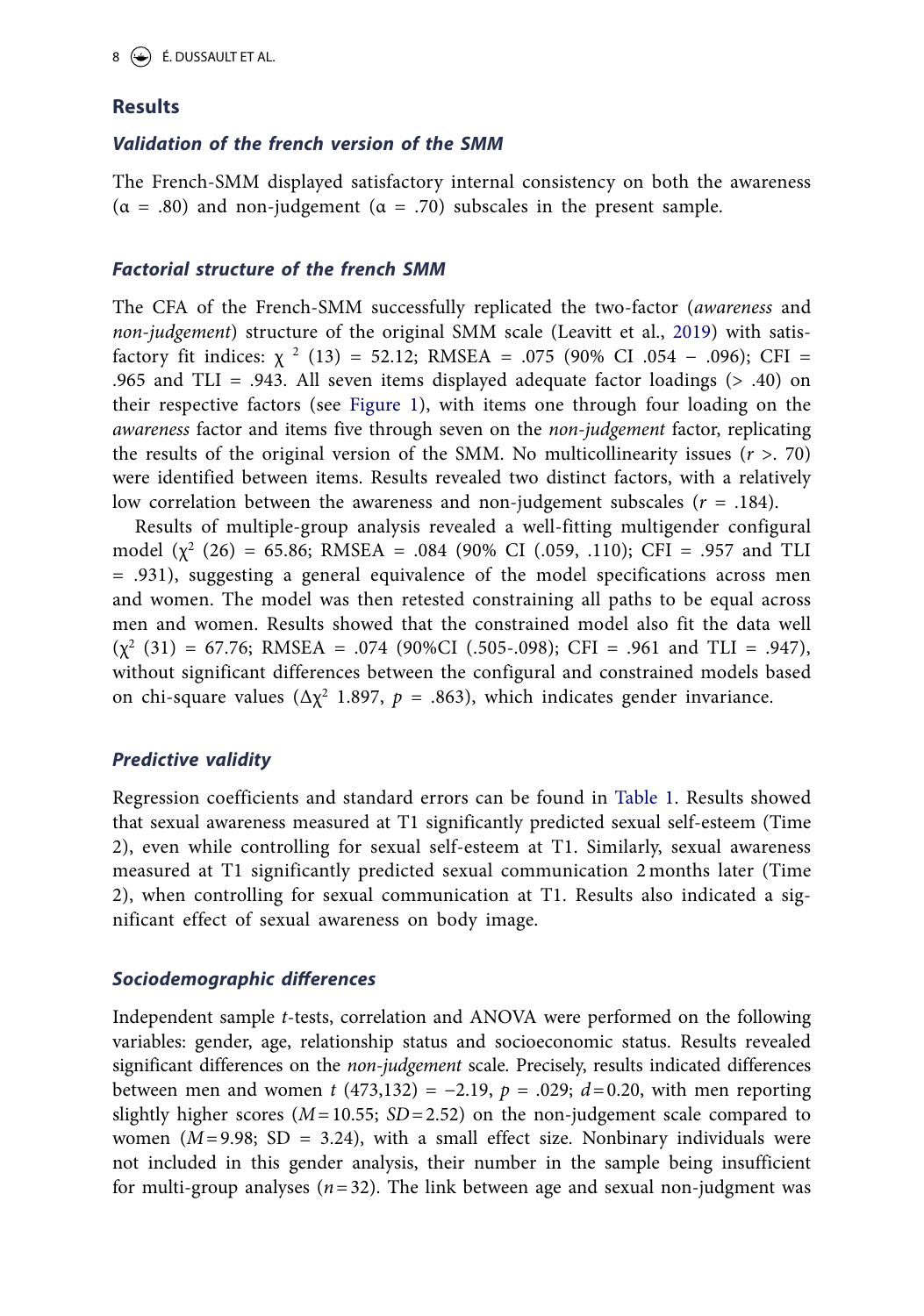

<span id="page-9-0"></span>**Figure** 1. Confirmatory factor analysis of the French Sexual Mindfulness Measure.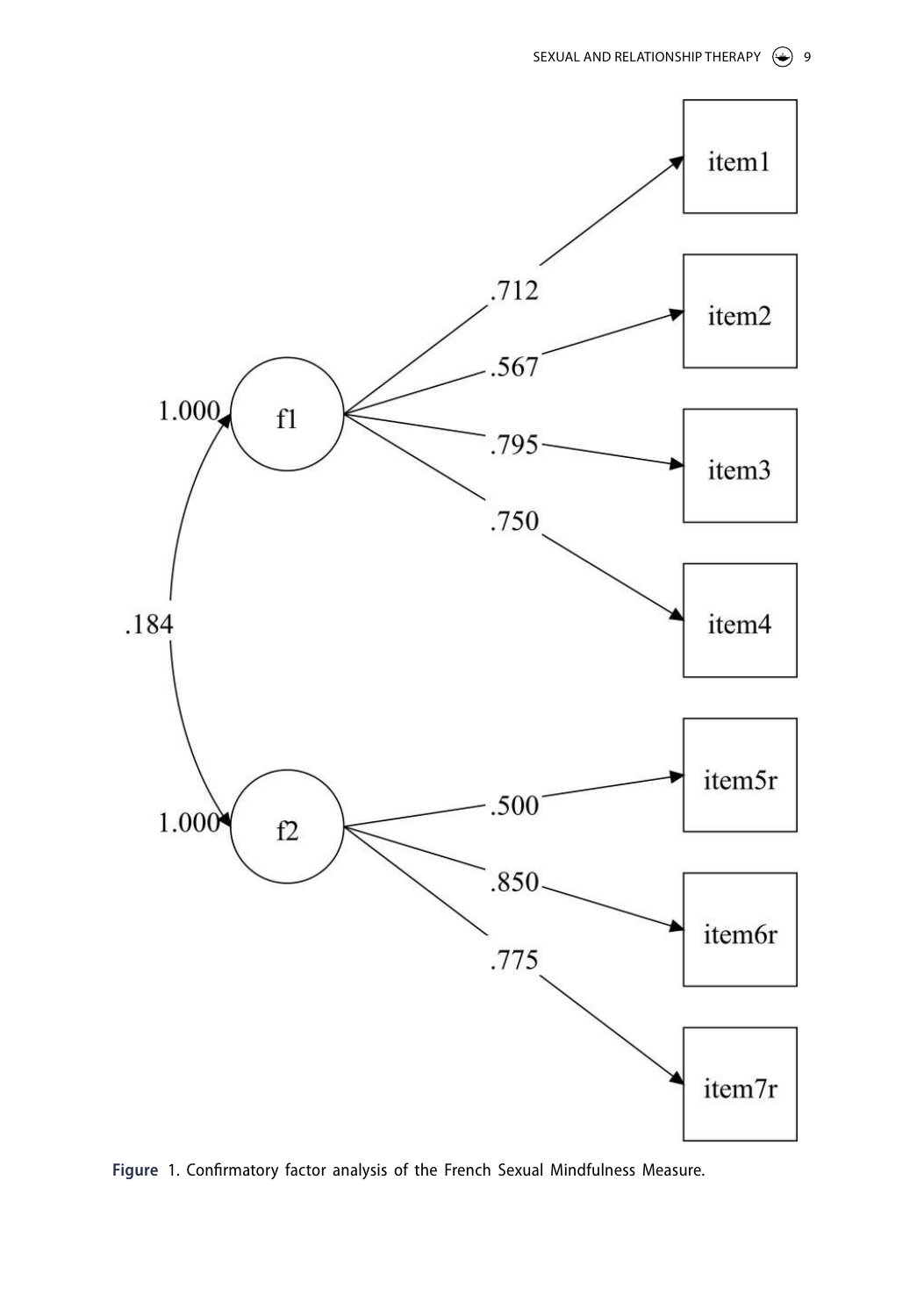#### 10  $\left(\rightarrow\right)$  **É.** DUSSAULT ET AL.

<span id="page-10-6"></span>

|                         | 95% CI for $B$ |         |         |       |           |                         |               |      |
|-------------------------|----------------|---------|---------|-------|-----------|-------------------------|---------------|------|
|                         | B              | LL      | UL      | SE B  | ß         | $\Delta$ R <sup>2</sup> | $F$ (df)      | р    |
| Sexual self-esteem T2   |                |         |         |       |           | $.70***$                | 5.73 (2, 258) | .040 |
| Constant                | $-.361$        | 12.32   | 1.60    | 1.00  |           |                         |               |      |
| Sexual self-esteem T1   | .742           | .66     | .82     | .04   | $.75***$  |                         |               |      |
| SM- awareness           | .214           | .09     | .34     | .06   | $.14***$  |                         |               |      |
| $SM - non-judgement$    | .043           | $-.08$  | .16     | .06   | .03       |                         |               |      |
| Sexual communication T2 |                |         |         |       |           | $.22***$                | 7.51(2, 260)  | .010 |
| Constant                | 203.40         | 137.57  | 269.22  | 33.43 |           |                         |               |      |
| Sexual communication T1 | .097           | .06     | .13     | .02   | $.34***$  |                         |               |      |
| SM- awareness           | $-5.94$        | $-9.18$ | $-2.70$ | 1.65  | $-.21***$ |                         |               |      |
| SM - non-judgement      | $-2.65$        | $-6.00$ | .71     | 1.70  | $-.09$    |                         |               |      |
| Body image T2           |                |         |         |       |           | $.03*$                  | 4.54 (2, 258) | .012 |
| Constant                | 2.33           | .73     | 3.93    | .81   |           |                         |               |      |
| SM- awareness           | .121           | .03     | .21     | .05   | $.17***$  |                         |               |      |
| $SM$ – non-judgement    | .06            | $-.035$ | ,16     | .05   | .08       |                         |               |      |

<span id="page-10-5"></span><span id="page-10-0"></span>**Table 1.** Multiple regression results for psychosexual outcomes.

<span id="page-10-4"></span>*Note.* Model= Enter method in SPSS Statistics; *B* = unstandardized regression coefficient; CI =confidence interval; *LL*  $=$  lower limit;  $UL =$  upper limit;  $SE$  B = standard error of the coefficient; ß = standardized coefficient; R<sup>2</sup> = coefficient of determination;  $\Delta R^2$  = adjusted  $R^2$ .

<span id="page-10-3"></span> $p < .05$ .

<span id="page-10-1"></span>[\\*\\*](#page-10-5)*p* < .01.

<span id="page-10-2"></span>[\\*\\*\\*](#page-10-6)*p* < .001.

tested, and revealed a significant relationship between both variables ( $r = .11$ ,  $p =$ .008). ANOVA with polynomial contrasts indicated there was a linear, but not quadratic, relationship between the categories of socio-economic status (personal annual income: 0-19.999 CAD, 20.000-39.999 CAD, 40.000-59.999 CAD, 60.000-79.999 CAD, 80.000-99.999 CAD, 100.000+CAD) F(5) = 3.01, *p* = .011, indicating that participants with lower incomes reported lower sexual non-judgment. Analyses on relationship status contrasted individuals in any form of stable relationship (dating, cohabiting, married), to single or separated individuals. No significant differences were found between both groups. In conclusion,  $H_4$  is partly rejected.

#### **Discussion**

<span id="page-10-7"></span>Despite the increasing popularity of mindfulness research (Brown et al., [2015](#page-14-21)), including in psychosexual settings (Vilarinho, [2017\)](#page-16-11), very few studies have investigated the specificities of sexual mindfulness (i.e., the awareness and nonjudgment of one's sexual experience) and its relation to psychosexual outcomes (Leavitt et al., [2019,](#page-15-0) [2020a\)](#page-15-10). This study aimed to validate the French version of the SMM and to examine its potential in predicting psychosexual outcomes.

The confirmatory factor analysis of the French version of the SMM successfully replicated the two-factor structure (awareness and nonjudgment) of the original structure (Leavitt et al., [2019\)](#page-15-0), with good model fit and item loading similar to previous studies that investigated the structure of the SMM (Leavitt et al., [2019\)](#page-15-0). Invariance analyses indicated that the model was a good representation of the data in men and women. Relatively low correlations were found between both factors, replicating results in previous studies, and suggesting that awareness and nonjudgment represent distinct mechanisms related to the ability to remain mindful during sexual interactions (Leavitt et al., [2019,](#page-15-0) [2020a\)](#page-15-10). Results also indicated satisfactory internal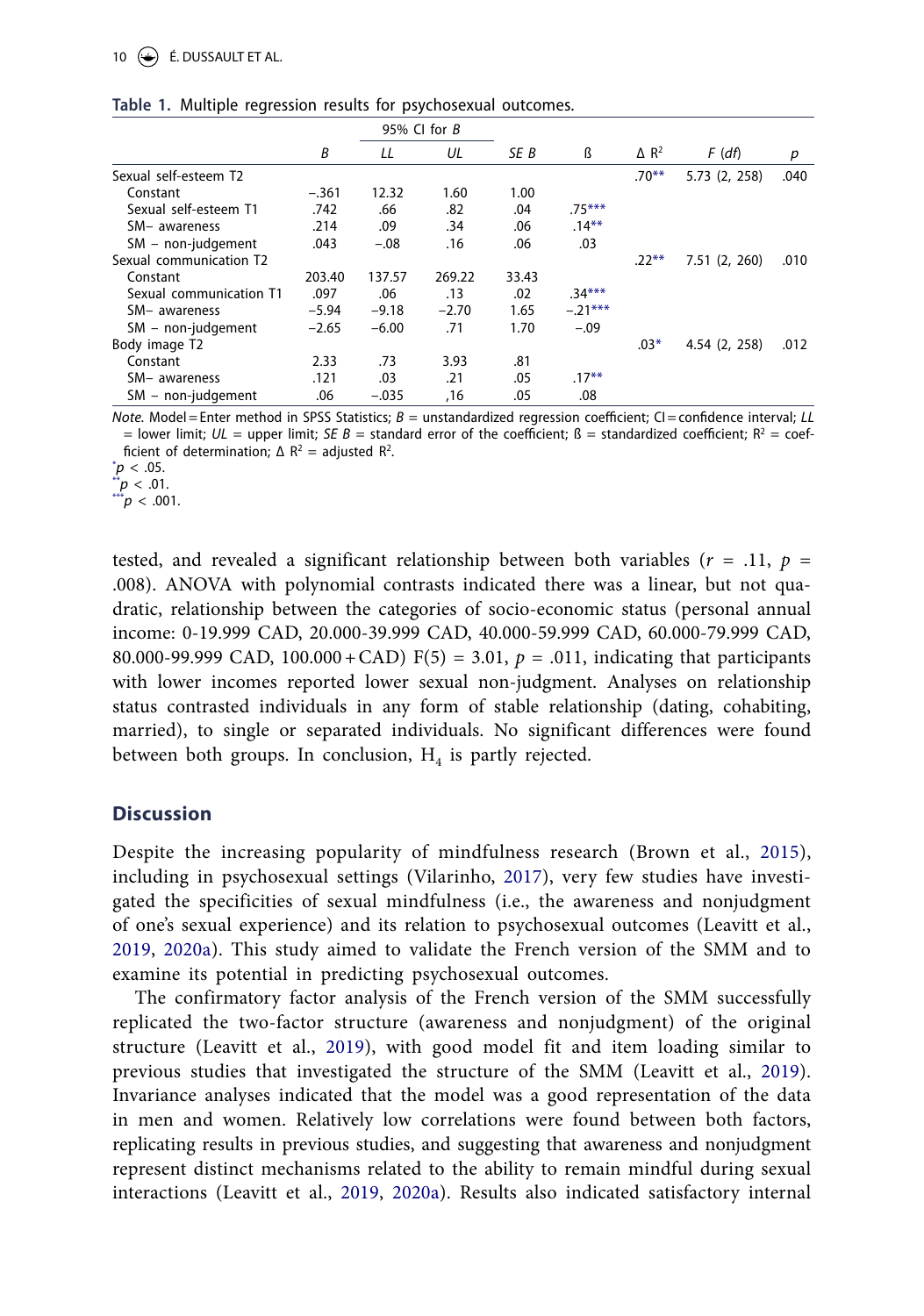consistency for each scale. Therefore, the French SMM appears to present satisfactory structural validity and internal consistency. Since the SMM is brief, it is a relevant option to minimize dropout rates or attrition within studies, and to assess sexual mindfulness within clinical contexts where resources and time might be limited.

<span id="page-11-1"></span>Results indicated that higher sexual self-esteem, lower anxiety towards sexual communication, and a more positive body image were predicted by higher levels of sexual awareness, but not by sexual non-judgement  $(H_3)$ . These findings are in line with other studies that established that higher sexual mindfulness, including non-judgment, is associated with higher sexual self-esteem (Leavitt et al., [2019](#page-15-0)), lower sexual anxiety (Lafortune et al., [2021](#page-15-16); Dunkley et al., [2015;](#page-14-22) Newcombe & Weaver, [2016](#page-15-23)) and body image (Leavitt et al., [2020a](#page-15-24)). Our findings add to the current body of literature that sexual awareness predicts some psychosexual outcomes (namely, sexual self-esteem, sexual communication and body image). Moreover, this study adopted a design allowing to examine the links between sexual mindfulness and sexual outcomes at T2 (2 months later) while controlling for each outcome at T1 of the study. The absence of significant effect for sexual non-judgement might be explained by the possibility that non-judgement (of the self, the other, sexual stimuli during partnered sex, etc.) does not predict "change" between T1 and T2 in psychosexual outcomes. However, further research is needed to confirm these assumptions. Qualitative studies could also help to better understand the mechanisms and subjective experiences linking non-judgment to sexual outcomes. In sum, results show that increasing awareness during partnered sexual activities might foster sexual self-esteem and body image, and decrease anxiety towards sexual communication 2 months later.

<span id="page-11-0"></span>The levels of non-judgement within sexual mindfulness varied by gender, with men presenting higher scores. This finding is partly consistent with previous studies that found a higher awareness of sexual sensations (i.e., a component of sexual mindfulness) in men (Chivers et al., [2010](#page-14-23); Sanchez et al., [2006](#page-15-25)). In line with our results, we could hypothesize that men are more comfortable with sexual stimuli (e.g., Bigras et al, [2017](#page-13-7); Lafortune et al., [2021\)](#page-15-26), which might lower judgmental distractions during sexual interactions. Moreover, levels of non-judgement also varied according to age groups and socioeconomic status, higher scores being found in older adults and individuals with a higher personal revenue. These results are partly consistent with previous research yielding that older individuals present higher levels of both sexual and dispositional mindfulness (Leavitt et al., [2019;](#page-15-0) Splevins et al., [2009\)](#page-16-12), and that individuals with a lower socioeconomic status may experience more stress, which is related to lower disposition towards mindfulness (Chiesa & Serretti, [2009;](#page-14-24) Senn et al., [2014](#page-16-13)). This emphasizes the need, as researchers and clinicians, to remain sensitive of sociodemographic specificities (e.g., gender, age, socioeconomic status) when assessing individuals' level of sexual mindfulness. However, the small effect sizes highlight that other factors may play a more crucial role in the unfolding of SMM in adulthood (e.g., relational distress, minority status). However, no significant differences were found between single and partnered individuals, which is contrary to past literature (e.g., Dussault et al., [2020](#page-14-4)). Exploring relational contexts (e.g., level of relationship satisfaction, adjustment, security, satisfaction towards one's relational status) may provide crucial information in the way being mindful during sexual experiences unfolds and is perceived by single and partnered individuals.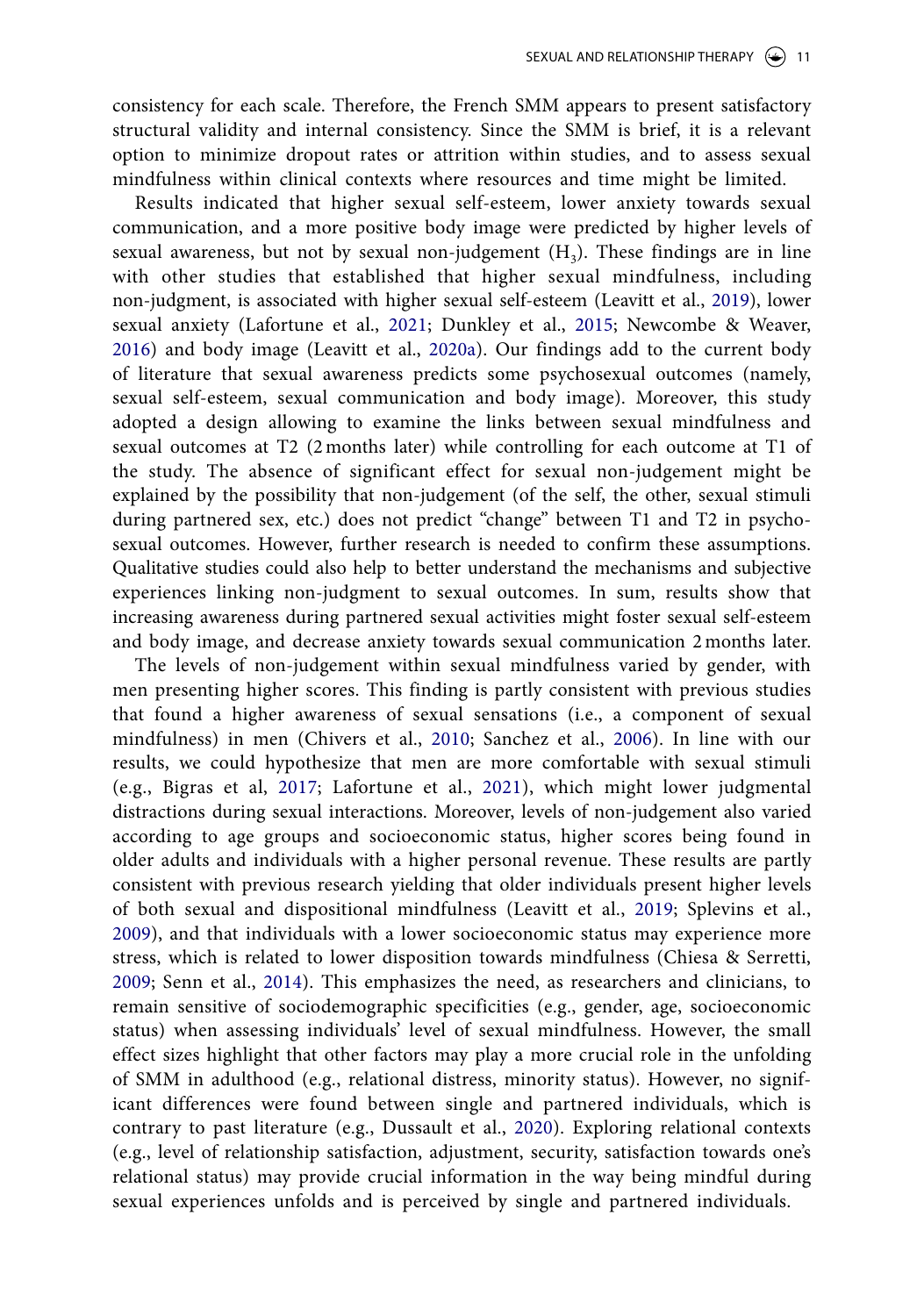12 É. DUSSAULT ET AL.

## *Limitations and future studies*

Although the present study provides a significant contribution to the sexual mindfulness literature, certain limitations should be noted. Firstly, this study used self-reported data on a self-selected sample. Thus, the results may be prone to biases such as shared method variance, social desirability, and recall biases (Boislard & Poulin, [2015](#page-14-25)). Secondly, the sample was not representative of the general population (e.g., predominantly women). Although 4.3% of the sample was composed of nonbinary individuals, a limitation of the current study is that this proportion was not sufficient to include them in gender invariance and multi-group comparison analyses. Regarding sexual orientation, the representativity of orientations (people identifying as homosexual, pansexual, etc.) represents a strength within the study. Future research should focus on the structure of the SMM and its psychosexual outcomes in a LGBTQ+ population in order to assess replicability of these results. Moreover, we did not control for the engagement in a formal mindfulness practice although participants with mindfulness training have been shown to be more aware and nonjudgmental of their sexual sensations and interactions, with positive repercussions on psychosexual outcomes (Dussault et al., [2020](#page-14-26)). Further research should investigate potential differences between meditators and non-meditators in their levels of SMM, to capture how this scale might measure a particular form of state mindfulness rather than a trajectory related to meditative mindfulness (Leavitt et al., [2019\)](#page-15-27).

## **Conclusion**

The French SMM shows satisfactory psychometric qualities, which offers a relevant contribution for research and clinical settings in French-speaking contexts. Predicting psychosexual outcomes from sexual awareness suggests that mindfulness-based interventions for individuals presenting difficulties in sexual self-esteem, anxiety towards sexual communication and low body image should be developed and tested. Sociodemographic differences in the levels of mindfulness may also help promote sexual mindfulness in tailored ways considering individuals' sociodemographics.

## **Acknowledgments**

The authors wish to thank the research participants who took part in the current study.

## **Disclosure statement**

No conflict of interest has been declared by the authors.

## **Ethical approval**

All procedures involving human participants performed in this study were approved by the Institutional Ethics Review Board of Université du Québec à Montréal (certificate number: 4025\_e\_2020).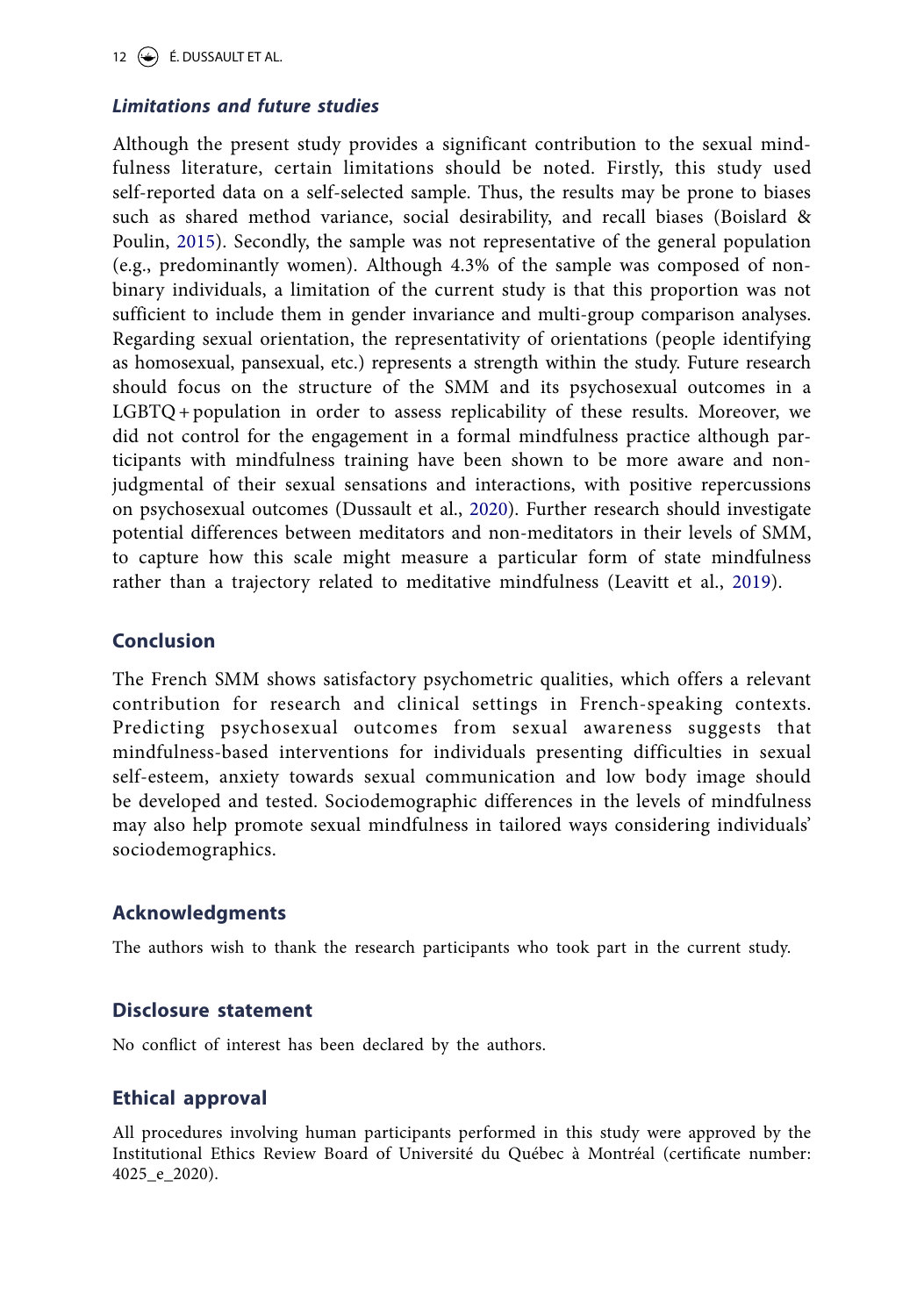### **Funding**

This research was supported by the Faculty of Social Sciences of the Université du Québec à Montréal granted to David Lafortune and by a scholarship from the Fonds de Recherche du Québec – Société et Culture (#2021-B2Z-290624) awarded to Éliane Dussault.

#### **Notes on contributors**

*Éliane Dussault* is a doctoral candidate in sexology at the Université du Québec à Montréal. Her research focuses on mindfulness, sexuality and relationality in survivors of childhood interpersonal trauma.

*David Lafortune* is a professor at the department of Sexology at the Université du Québec à Montréal and a clinical psychologist. He is a researcher on sexual anxiety and aversion, as well as virtual reality in sex therapy.

*Cloé Canivet* is a doctoral candidate in sexology at the Université du Québec à Montréal. As part of her doctoral thesis, she studies sexual fantasies in survivors of childhood sexual abuse.

*Marie-Aude Boislard* is a full professor at the department of Sexology at the Université du Québec à Montréal. Her research focuses on asynchronous sexual trajectories and sexorelational distress.

*Chelom Leavitt* is a professor at Brigham Young University. She researches sexual mindfulness and sexual functioning.

*Natacha Godbout* is a professor at the department of Sexology at the Université du Québec à Montréal and a clinical psychologist. Her research focuses on adult survivors of childhood interpersonal trauma and its impacts, notably on mindfulness, relationality and sexuality.

#### **ORCID**

Éliane Dussault  $\bullet$  <http://orcid.org/0000-0002-5230-4538> David Lafortune **h**ttp://orcid.org/0000-0003-2256-2584 Cloé Canivet **b** <http://orcid.org/0000-0001-7981-811X> Marie-Aude Boislard **<http://orcid.org/0000-0003-3628-348X>** Chelom E. Leavitt **b** <http://orcid.org/0000-0002-0740-5508> Natacha Godbout **b** <http://orcid.org/0000-0002-2997-5237>

#### **References**

- <span id="page-13-5"></span><span id="page-13-1"></span>Adam, F., Heeren, A., Day, J., & de Sutter, P. ([2015\)](#page-1-2). Development of the Sexual Five-Facet Mindfulness Questionnaire (FFMQ-S): Validation among a community sample of French-speaking women. *Journal of Sex Research*, *52*(6), 617–626. [https://doi.org/10.1080/](https://doi.org/10.1080/00224499.2014.894490) [00224499.2014.894490](https://doi.org/10.1080/00224499.2014.894490)
- <span id="page-13-4"></span><span id="page-13-3"></span>Baer, R. A., Smith, G. T., Hopkins, J., Krietemeyer, J., & Toney, L. [\(2006](#page-2-0)). Using self-report assessment methods to explore facets of mindfulness. *Assessment*, *13*(1), 27–45. [https://doi.](https://doi.org/10.1177/1073191105283504) [org/10.1177/1073191105283504](https://doi.org/10.1177/1073191105283504)
- <span id="page-13-2"></span><span id="page-13-0"></span>Barnes, S., Brown, K. W., Krusemark, E., Campbell, W. K., & Rogge, R. D. ([2007\)](#page-1-3). The role of mindfulness in romantic relationship satisfaction and responses to relationship stress. *Journal of Marital and Family Therapy*, *33*(4), 482–500. <https://doi.org/10.1111/j.> [1752-0606.2007.00033.x](https://doi.org/10.1111/j.)
- <span id="page-13-6"></span>Bentler, P. M., & Bonett, D. G. ([1980\)](#page-7-0). Significance tests and goodness of fit in the analysis of covariance structures. *Psychological Bulletin*, *88*(3), 588–606. <https://doi.org/10.1037/0033-> [2909.88.3.588](https://doi.org/10.1037/0033-)
- <span id="page-13-7"></span>Bigras, N., Daspe, M.-È., Godbout, N., Briere, J., & Sabourin, S. ([2017](#page-11-0)). Cumulative childhood trauma and adult sexual Satisfaction: Mediation by affect dysregulation and sexual anxiety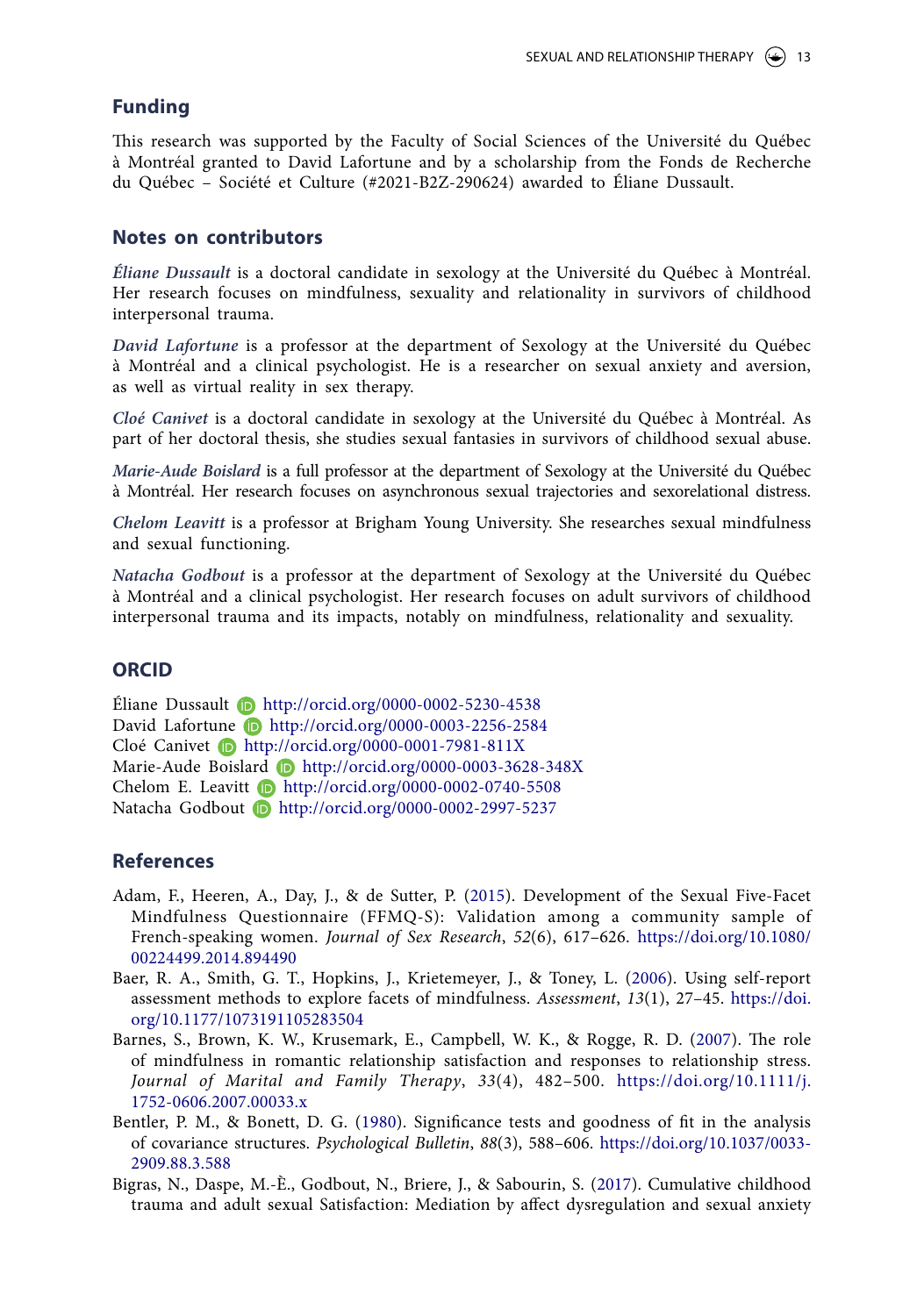14  $\left(\bigstar\right)$  É. DUSSAULT ET AL.

<span id="page-14-13"></span><span id="page-14-5"></span>in men and women. *Journal of Sex & Marital Therapy*, *43*(4), 377–396. [https://doi.org/10](https://doi.org/10.1080/0092623X.2016.1176609) [.1080/0092623X.2016.1176609](https://doi.org/10.1080/0092623X.2016.1176609)

- <span id="page-14-17"></span>Boateng, G. O., Neilands, T. B., Frongillo, E. A., Melgar-Quiñonez, H. R., & Young, S. L. ([2018\)](#page-5-0). Best practices for developing and validating scales for health, social, and behavioral research: a primer. *Frontiers in Public Health*, *6*, 1–18. <https://doi.org/10.1037/0033-2909.88.3.588> [https://](https://doi.org/10.3389/fpubh.2018.00149) [doi.org/10.3389/fpubh.2018.00149](https://doi.org/10.3389/fpubh.2018.00149)
- <span id="page-14-18"></span>Bőthe, B., Tóth-Király, I., Demetrovics, Z., & Orosz, G. [\(2020\)](#page-3-0). The short version of the Problematic Pornography Consumption Scale (PPCS-6): A reliable and valid measure in general and treatment-seeking populations. *The Journal of Sex Research*, *58*(3), 342–352. <https://doi.org/10.1080/00224499.2020.1716205>
- <span id="page-14-25"></span><span id="page-14-20"></span>Boislard, M. A., & Poulin, F. [\(2015\)](#page-7-1). Limites des données autorapportées sur les comportements sexuels des adolescents. *Sexologies, 24*(1), 25–28. [https://doi.org/10.1016/j.sexol.2014.06.001](https://doi.org/10.1080/10705519909540118)
- <span id="page-14-21"></span><span id="page-14-0"></span>Brown, K. W., Creswell, J. D., & Ryan, R. M. (Eds.). ([2015](#page-1-4)). *Handbook of mindfulness: Theory, research, and practice*. Guilford Publications.
- <span id="page-14-6"></span><span id="page-14-3"></span>Brown, K. W., & Ryan, R. M. [\(2003\)](#page-2-1). The benefits of being present: Mindfulness and its role in psychological well-being. *Journal of Personality and Social Psychology*, *84*(4), 822–848. <https://doi.org/10.1037/0022-3514.84.4.822>
- <span id="page-14-14"></span>Brassard, A., Dupuy, E., Bergeron, S., & Shaver, P. R. ([2015\)](#page-6-0). Attachment insecurities and women's sexual function and satisfaction: The mediating roles of sexual self-esteem, sexual anxiety, and sexual assertiveness. *The Journal of Sex Research, 52*(1), 110–119. [https://doi.or](https://doi.org/10.1016/j.bodyim.2011.12.002) [g/10.1080/00224499.2013.838744](https://doi.org/10.1016/j.bodyim.2011.12.002)
- <span id="page-14-16"></span>Caron, P. O. [\(2019\)](#page-7-2). *La modélisation par équations structurelles avec Mplus*. Presses de l'Université du Québec.
- <span id="page-14-19"></span>Chen, F. F. [\(2007\)](#page-7-3). Sensitivity of goodness of fit indexes to lack of measurement invariance. *Structural Equation Modeling: A Multidisciplinary Journal*, *14*(3), 464–504. [https://](https://doi.org/10.1080/10705510701301834) [doi.org/10.1080/10705510701301834](https://doi.org/10.1080/10705510701301834)
- <span id="page-14-24"></span><span id="page-14-12"></span>Chiesa, A., & Serretti, A. [\(2009](#page-4-0)). Mindfulness-based stress reduction for stress management in healthy people: a review and meta-analysis. *Journal of Alternative and Complementary Medicine (New York, N.Y.)*, *15*(5), 593–600. <https://doi.org/10.1089/acm.2008.0495>
- <span id="page-14-23"></span><span id="page-14-11"></span>Chivers, M. L., Seto, M. C., Lalumiere, M. L., Laan, E., & Grimbos, T. ([2010](#page-4-1)). Agreement of self-reported and genital measures of sexual arousal in men and women: A meta-analysis. *Archives of Sexual Behavior*, *39*(1), 5–56. <https://doi.org/10.1007/s10508-009-9556-9>
- Cohen, J. (1988). *Statistical power analysis for the behavioral sciences*. Routledge.
- <span id="page-14-9"></span><span id="page-14-7"></span>Déziel, J., Godbout, N., & Hébert, M. ([2018\)](#page-3-1). Anxiety, dispositional mindfulness, and sexual desire in men consulting in clinical sexology: A mediational model. *Journal of Sex & Marital Therapy*, *44*(5), 513–520. <https://doi.org/10.1080/0092623X.2017.1405308>
- <span id="page-14-10"></span>Dijkstra, P., & Barelds, D. P. H. [\(2011\)](#page-4-2). Examining a model of dispositional mindfulness, body comparison, and body satisfaction. *Body Image*, *8*(4), 419–422.[https://doi.org/10.1016/j.](https://doi.org/10.1016/j.bodyim.2011.05.007) [bodyim.2011.05.007](https://doi.org/10.1016/j.bodyim.2011.05.007)
- <span id="page-14-22"></span>Dunkley, C. R., Goldsmith, K. M., & Gorzalka, B. B. ([2015](#page-11-1)). The potential role of mindfulness in protecting against sexual insecurities. *The Canadian Journal of Human Sexuality*, *24*(2), 92–103. <https://doi.org/10.3138/cjhs.242-A7>
- <span id="page-14-26"></span><span id="page-14-4"></span>Dussault, É., Fernet, M., & Godbout, N. ([2020\)](#page-2-2). A metasynthesis of qualitative studies on mindfulness, sexuality, and relationality. *Mindfulness*, *11*(12), 2682–2694. [https://doi.](https://doi.org/10.1007/s12671-020-01463-x) [org/10.1007/s12671-020-01463-x](https://doi.org/10.1007/s12671-020-01463-x)
- <span id="page-14-8"></span><span id="page-14-2"></span>Godbout, N., Bakhos, G., Dussault, E., & Hébert, M. [\(2020\)](#page-1-5). Childhood interpersonal trauma and sexual satisfaction in patients seeing sex therapy: Examining mindfulness and psychological distress as mediators. *Journal of Sex & Marital Therapy*, *46*(1), 43–56. [https://](https://doi.org/10.1080/0092623X.2019.1626309) [doi.org/10.1080/0092623X.2019.1626309](https://doi.org/10.1080/0092623X.2019.1626309)
- <span id="page-14-15"></span>Hu, L. T., & Bentler, P. ([1999\)](#page-7-4). Cutoff criteria for fit indexes in covariance structure analysis: Conventional criteria versus new alternatives. *Structural Equation Modeling: A Multidisciplinary Journal*, *6*(1), 1–55. <https://doi.org/10.1080/10705519909540118>
- <span id="page-14-1"></span>Kabat-Zinn, J. ([2003](#page-1-6)). Mindfulness-based interventions in context: past, present, and future. *Clinical Psychology: Science and Practice*, *10*(2), 144–156.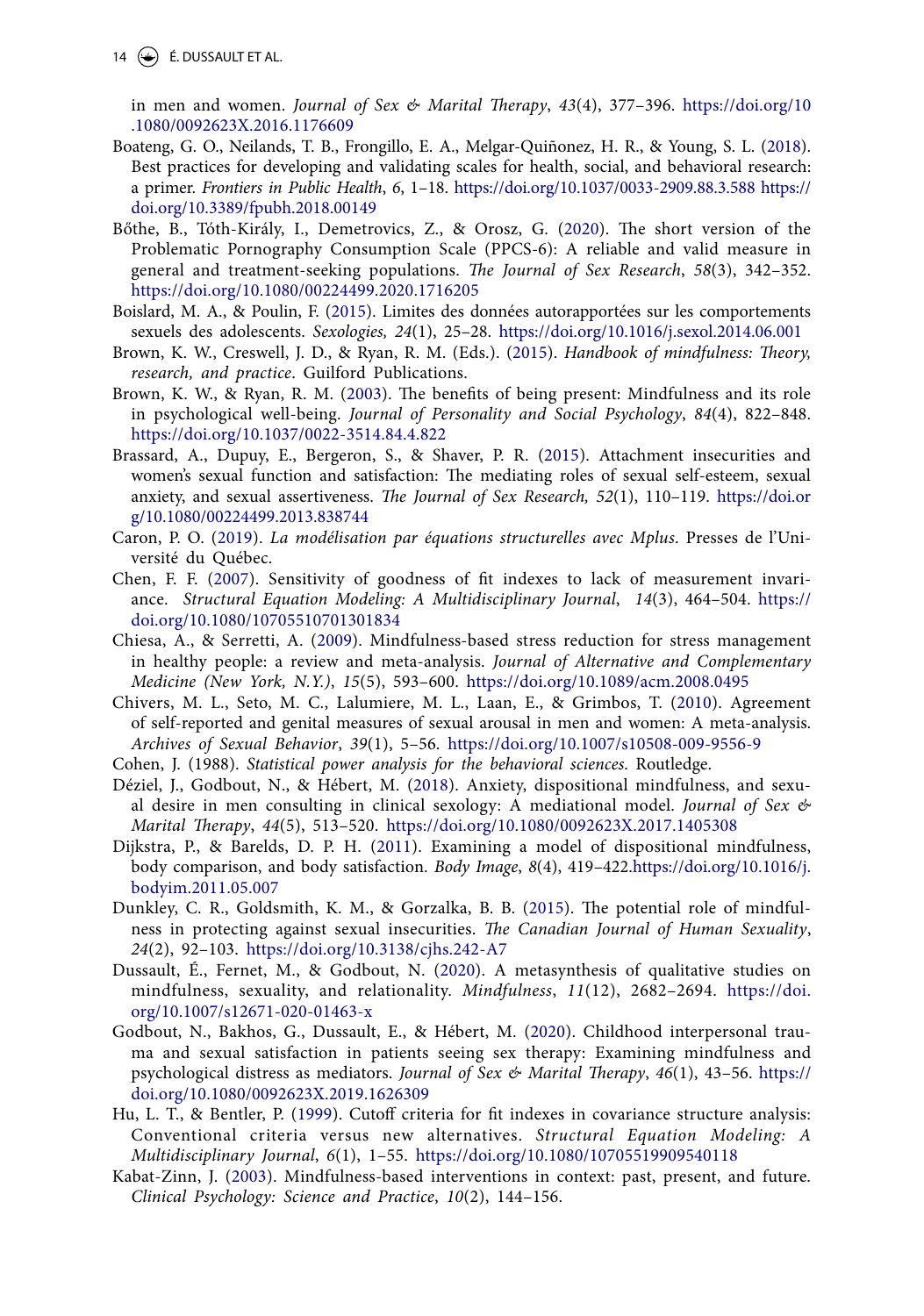- <span id="page-15-8"></span>Khaddouma, A., Gordon, K. C., & Bolden, J. [\(2015\)](#page-2-3). Zen and the art of sex: Examining associations among mindfulness, sexual satisfaction, and relationship satisfaction in dating relationships. *Sexual and Relationship Therapy*, *30*(2), 268–285. <https://doi.org/10.1080/14681994.2014.992408>
- <span id="page-15-6"></span>Kleinplatz, P. J., Paradis, N., Charest, M., Lawless, S., Neufeld, M., Neufeld, R., Pratt, D., Ménard, A. D., Buduru, B., & Rosen, L. [\(2018\)](#page-2-4). From sexual desire discrepancies to desirable sex: Creating the optimal connection. *Journal of Sex & Marital Therapy*, *44*(5), 438–449. <https://doi.org/10.1080/0092623X.2017.1405309>
- <span id="page-15-19"></span>Kline, R. [\(2005](#page-7-5)). *Principles and practice of structural equation modeling* (2nd ed.). Guilford Press.
- <span id="page-15-5"></span>Kozlowski, A. ([2013](#page-2-5)). Mindful mating: exploring the connection between mindfulness and relationship satisfaction. *Sexual and Relationship Therapy*, *28*(1-2), 92–104. [https://doi.org/1](https://doi.org/﻿10.1080/14681994.2012.748889) [0.1080/14681994.2012.748889](https://doi.org/﻿10.1080/14681994.2012.748889)
- <span id="page-15-26"></span><span id="page-15-16"></span>Lafortune, D., Canivet, C., Boislard, M. A., & Godbout, N. [\(2021\)](#page-5-1). Validation of a brief French version of the sexual anxiety scale. *The Canadian Journal of Human Sexuality, 30*(1), 94–105. [https://doi.org/10.3138/cjhs.2020-0042](https://doi.org/10.1016/j.bodyim.2011.12.002)
- <span id="page-15-13"></span>Lavender, J. M., Gratz, K. L., & Anderson, D. A. [\(2012\)](#page-4-3). Mindfulness, body image, and drive for muscularity in men. *Body Image*, *9*(2), 289–292. <https://doi.org/10.1016/j.bodyim.2011.12.002>
- <span id="page-15-1"></span>Laurent, H., Laurent, S., Hertz, R., Egan-Wright, D., & Granger, D. A. ([2013](#page-2-6)). Sex-specific effects of mindfulness on romantic partner'' cortisol responses to conflict and relations with psychological adjustment. *Psychoneuroendocrinology*, *38*(12), 2905–2913.[https://doi.](https://doi.org/10.1016/j.psyneuen.2013.07.018) [org/10.1016/j.psyneuen.2013.07.018](https://doi.org/10.1016/j.psyneuen.2013.07.018)
- <span id="page-15-24"></span><span id="page-15-10"></span>Leavitt, C. E., Allsop, D. B., Busby, D. M., Driggs, S. M., Johnson, H. M., & Saxey, M. T. [\(2020a](#page-3-2)). Associations of mindfulness with adolescent outcomes and sexuality. *Journal of Adolescence*, *81*, 73–86. <https://doi.org/10.1016/j.adolescence.2020.04.008>
- <span id="page-15-27"></span><span id="page-15-0"></span>Leavitt, C. E., Lefkowitz, E. S., & Waterman, E. A. ([2019](#page-1-7)). The role of sexual mindfulness in sexual wellbeing, Relational wellbeing, and self-esteem. *Journal of Sex & Marital Therapy*, *45*(6), 497–509. <https://doi.org/10.1080/0092623X.2019.1572680>
- <span id="page-15-3"></span>Leavitt, C. E., Maurer, T. F., Clyde, T. L., Clarke, R. W., Busby, D. M., Yorgason, J. B., Holmes, E. K., & James, S. [\(2021](#page-2-7)). Linking sexual mindfulness to mixed-sex couples' relational flourishing, sexual harmony, and orgasm. *Archives of Sexual Behavior*, *50*(6), 2589–2602.
- <span id="page-15-11"></span><span id="page-15-7"></span>Leavitt, C. E., Whiting, J. B., & Hawkins, A. J. ([2020b\)](#page-2-8). The sexual mindfulness project: An initial presentation of the sexual and relational associations of sexual mindfulness. *Journal of Couple & Relationship Therapy*, *20*(1), 32–49. <https://doi.org/10.1080/15332691.2020.1757547>
- <span id="page-15-15"></span>MacCallum, R. C., Widaman, K. F., Zhang, S., & Hong, S. ([1999\)](#page-5-2). Sample size in factor analysis. *Psychological Methods*, *4*(1), 84–99. <https://doi.org/10.1037/1082-989X.4.1.84>
- <span id="page-15-2"></span>Maxwell, J. A., & Meltzer, A. L. [\(2020\)](#page-2-9). Kiss and makeup? Examining the co-occurrence of conflict and sex. *Archives of Sexual Behavior*, *49*(8), 2883–2892. [https://doi.org/10.1007/](https://doi.org/10.1007/s10508-020-01779-8) [s10508-020-01779-8](https://doi.org/10.1007/s10508-020-01779-8)
- <span id="page-15-21"></span>Muthén, B., & Asparouhov, T. ([2013](#page-7-6)). BSEM measurement invariance analysis. *Mplus Web Notes*, *17*, 1–48.
- <span id="page-15-20"></span><span id="page-15-18"></span><span id="page-15-12"></span>Muthén, L. K., & Muthén, B. O. ([2015\)](#page-7-7). *Mplus user's guide* (7th ed.). Muthén & Muthén.
- <span id="page-15-23"></span>Newcombe, B. C., & Weaver, A. D. ([2016](#page-3-3)). Mindfulness, cognitive distraction, and sexual well-being in women. *The Canadian Journal of Human Sexuality*, *25*(2), 99–108. [https://](https://doi.org/10.3138/cjhs.252-A3) [doi.org/10.3138/cjhs.252-A3](https://doi.org/10.3138/cjhs.252-A3)
- <span id="page-15-17"></span>Nunnally, J. C. ([1978\)](#page-7-8). *Psychometric theory* (2nd ed.). McGraw-Hill.
- <span id="page-15-9"></span>Pepping, C. A., Cronin, T. J., Lyons, A., & Caldwell, J. G. ([2018](#page-2-10)). The effects of mindfulness on sexual outcomes: The role of emotion regulation. *Archives of Sexual Behavior*, *47*(6), 1601–1612. <https://doi.org/10.1007/s10508-017-1127-x>
- <span id="page-15-22"></span>Putnick, D. L., & Bornstein, M. H. ([2016](#page-7-9)). Measurement invariance conventions and reporting: The state of the art and future directions for psychological research. *Developmental Review : DR*, *41*, 71–90.
- <span id="page-15-4"></span>Quinn-Nilas, C. [\(2020](#page-2-11)). Self-reported trait mindfulness and couples' relationship satisfaction: A meta-analysis. *Mindfulness*, *11*(4), 835–848. <https://doi.org/10.1007/s12671-020-01303-y>
- <span id="page-15-25"></span><span id="page-15-14"></span>Sanchez, D. T., Kiefer, A. K., & Ybarra, O. [\(2006](#page-4-4)). Sexual submissiveness in women: Costs for sexual autonomy and arousal. *Personality & Social Psychology Bulletin*, *32*(4), 512–524. <https://doi.org/10.1177/0146167205282154>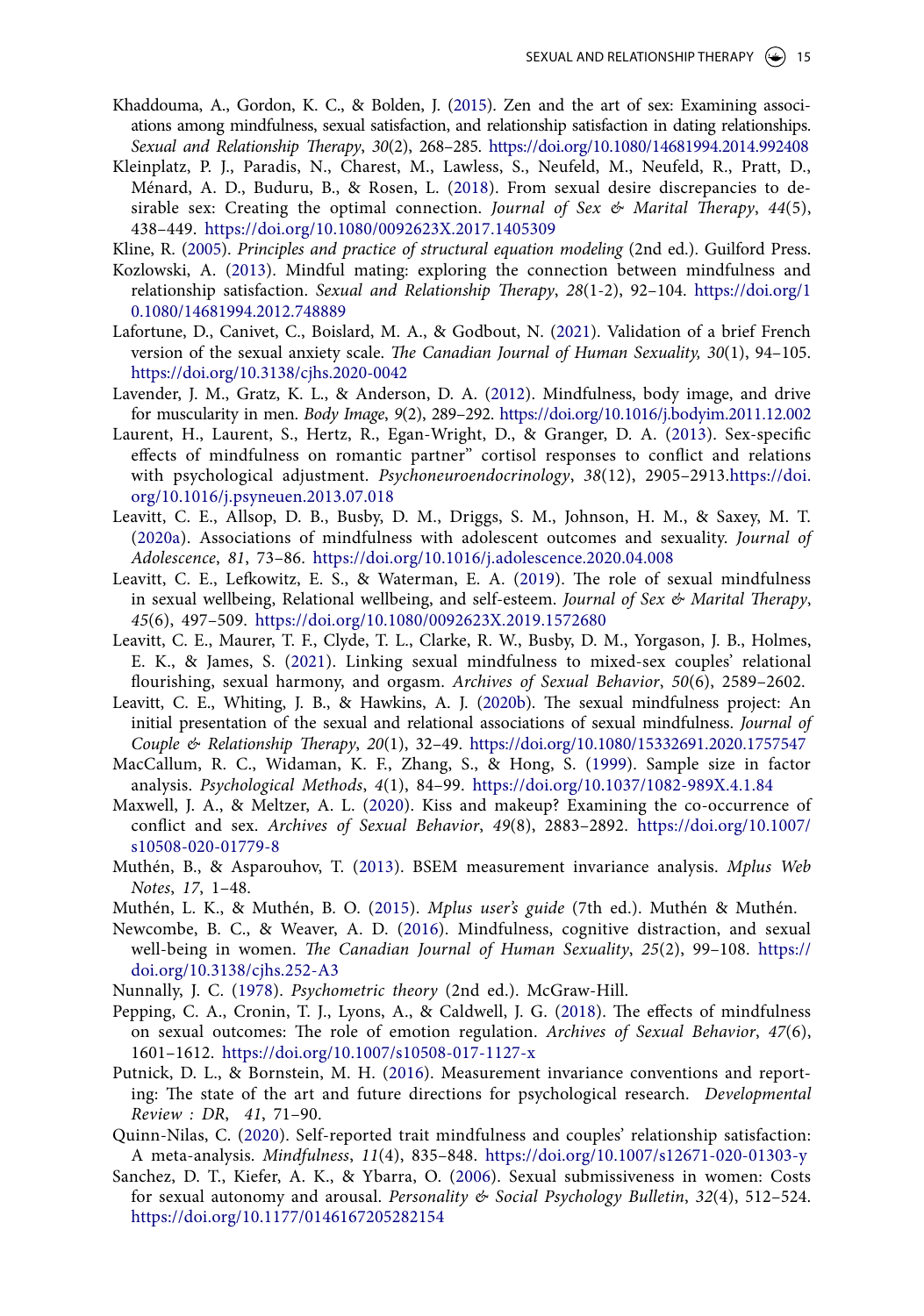16  $\left(\rightarrow\right)$  É. DUSSAULT ET AL.

- <span id="page-16-10"></span>Satorra, A., & Bentler, P. M. [\(2001\)](#page-7-10). A scaled difference chi-square test statistic for moment structure analysis. *Psychometrika, 66*(4), 507–514.
- <span id="page-16-13"></span><span id="page-16-7"></span>Senn, T. E., Walsh, J. L., & Carey, M. P. [\(2014\)](#page-4-5). The mediating roles of perceived stress and health behaviors in the relation between objective, subjective, and neighborhood socioeconomic status and perceived health. *Annals of Behavioral Medicine : A Publication of the Society of Behavioral Medicine*, *48*(2), 215–224. <https://doi.org/10.1007/s12160-014-9591-1>
- <span id="page-16-1"></span>Silverstein, R. G., Brown, A. C. H., Roth, H. D., & Britton, W. B. ([2011](#page-1-8)). Effects of mindfulness training on body awareness to sexual stimuli: Implications for female sexual dysfunction. *Psychosomatic Medicine*, *73*(9), 817–825.<https://doi.org/10.1097/PSY.0b013e318234e628>
- <span id="page-16-9"></span>Snell, W. E., Fisher, T. D., & Walters, A. S. ([1993](#page-6-1)). The multidimensional sexuality questionnaire: An objective self-report measure of psychological tendencies associated with human sexuality. *Annals of Sex Research*, *6*(1), 27–55. <https://doi.org/10.1007/BF00849744>
- <span id="page-16-12"></span><span id="page-16-6"></span>Splevins, K., Smith, A., & Simpson, J. [\(2009\)](#page-4-6). Do improvements in emotional distress correlate with becoming more mindful? A study of older adults. *Aging & Mental Health*, *13*(3), 328–335. <https://doi.org/10.1080/13607860802459807>
- <span id="page-16-0"></span>Stevenson, J. C., Emerson, L. M., & Millings, A. [\(2017\)](#page-1-9). The relationship between adult attachment orientation and mindfulness: A systematic review and meta-analysis. *Mindfulness, 8*(6), 1438–1455. [https://doi.org/10.1007/s12671-017-0733-y](https://doi.org/10.1016/j.bodyim.2011.12.002)
- <span id="page-16-4"></span>Tan, E. S., & Yarhouse, M. A. [\(2010\)](#page-3-4). Facilitating congruence between religious beliefs and sexual identity with mindfulness. *Psychotherapy (Chicago, Ill.)*, *47*(4), 500–511. [https://doi.](https://doi.org/10.1037/a0022081) [org/10.1037/a0022081](https://doi.org/10.1037/a0022081)
- <span id="page-16-2"></span>Tan, P. L. ([2021\)](#page-2-12). Stress, fatigue, and sexual spontaneity among married couples in a high-stress society: Evidence from sex diary data from Singapore. *Archives of Sexual Behavior*, *50*(6), 2579–2588. <https://doi.org/10.1007/s10508-020-01848-y>
- <span id="page-16-8"></span>Vallerand, R. ([1989](#page-6-2)). Toward a methodology for the transcul tural validation of psychological questionnaires: Implications for research in the French language. *Canadian Psychology/ Psychologie Canadienne*, *30*(4), 662–680. <https://doi.org/10.1037/h0079856>
- <span id="page-16-11"></span>Vilarinho, S. ([2017\)](#page-10-7). Management of sexual problems: The approach of mindfulness. *Current Opinion in Psychiatry*, *30*(6), 402–408. <https://doi.org/10.1097/YCO.0000000000000363>
- <span id="page-16-5"></span>Waite, L. J., Laumann, E. O., Das, A., & Schumm, L. P. ([2009\)](#page-4-7). Sexuality: Measures of partnerships, practices, attitudes, and problems in the national social life, health, and aging study. *The Journals of Gerontology Series B: Psychological Sciences and Social Sciences*, *38*, 1–11. <https://doi.org/10.1093/geronb/gbp038>
- <span id="page-16-3"></span>Walach, H., Buchheld, N., Buttenmüller, V., Kleinknecht, N., & Schmidt, S. ([2006](#page-2-13)). Measuring mindfulness—the Freiburg mindfulness inventory (FMI). *Personality and Individual Differences*, *40*(8), 1543–1555. <https://doi.org/10.1016/j.paid.2005.11.025>[CrossRef]